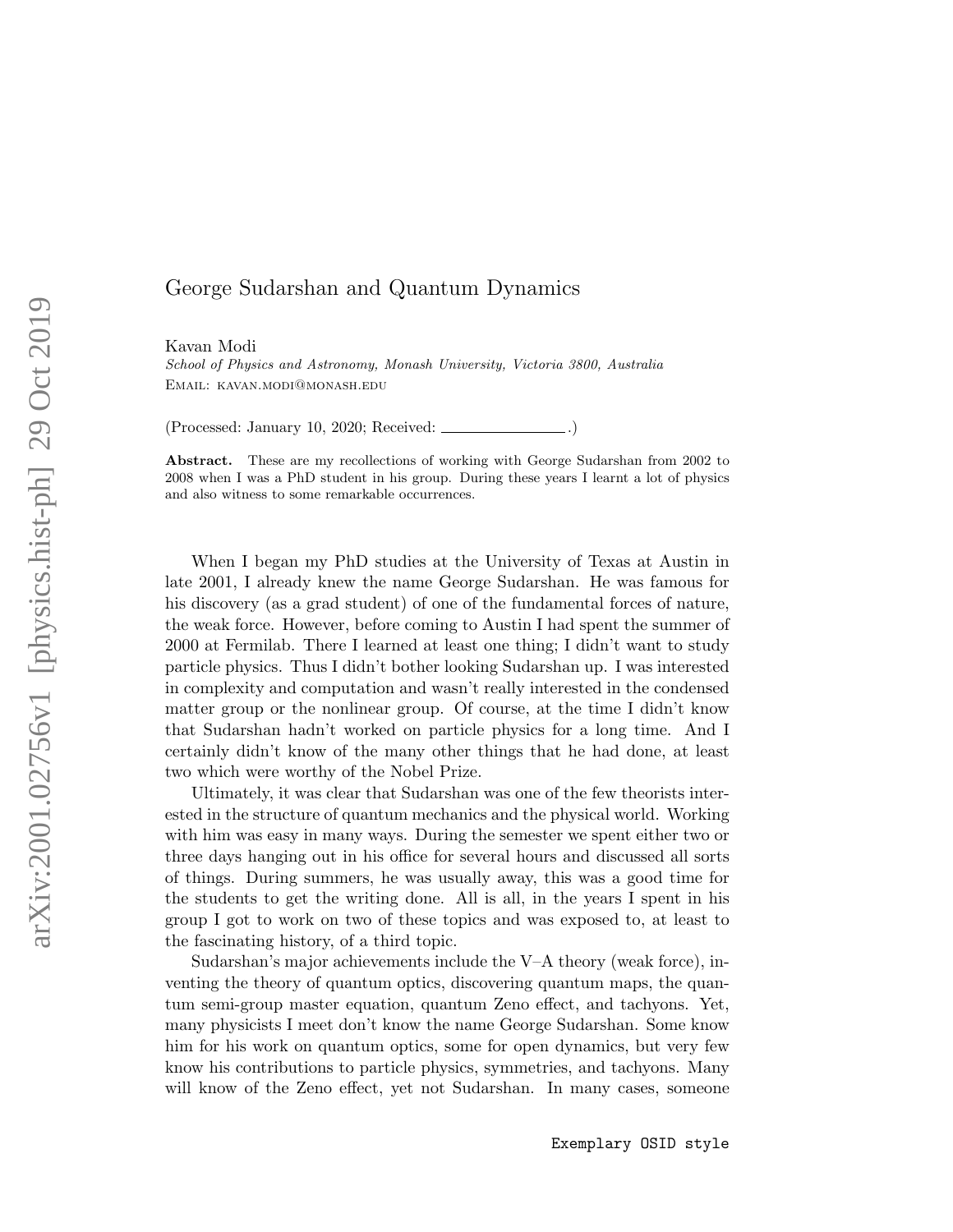else got the credit. However, it seems to me that in each case for a different reason. I'll give my two cents where I can, and along the way weave in some real science that I've worked on because of my interactions with Sudarshan.

# 1. Quantum Zeno and anti-Zeno Dynamics

My first project under Sudarshan began in late 2002 or early 2003. He had me studying parts of Dirac's book on particle decay. Although I went through a dozen books to understand how researchers have justified exponential decay of particles. Pretty soon it became evident that Sudarshan wanted me to understand the recent experiment by Mark Raizen's group, published just a year ago. This experiment reported the first observation of the quantum Zeno effect [\[16\]](#page-17-0).

Quantum Zeno effect was first predicted by Misra and Sudarshan [\[9,](#page-16-0) [42\]](#page-18-0) back in the late 1970s. It argues that the time evolution of a quantum state, when frequently measured, is hindered. In the limit of continuous measurement the time evolution of the state, in principle, completely stops. For Sudarshan, exponential decay of particles was in contradiction with the rules of quantum mechanics.

Some years prior to the Raizen experiment, direct experimental observation of the quantum Zeno effect was obtained by Itano et al. [\[24\]](#page-17-1). However, in this experiment the quantum system was not unstable, rather it was an oscillating three-level system. In contrast, the system in the Raizen experiment was really unstable, when left unmeasured its decay was exponential. Sudarshan was certainly happy to see his theory validated nearly 25 years after its inception. (Actually, experimental evidence supporting the quantum Zeno effect in particle physics experiments was first pointed out by one of Sudarshan's PhD student back in late 1970s [\[68,](#page-19-0) [69\]](#page-19-1).) But the Raizen experiment exercised some serious control.

There was a flip side to the matter. In those years several authors had challenged the foundational importance of the Zeno effect. Moreover, they had suggested that the opposite of the quantum Zeno effect may also be true [\[14,](#page-17-2) [27,](#page-17-3) [28\]](#page-17-4). That is, frequent measurements can be used to accelerate the decay of an unstable state, this effect was named as the anti-Zeno effect or the inverse Zeno effect. The argument was that the original formulation of the quantum Zeno effect treated the measurement process as an idealised von-Neumann type; that is an instantaneous event that induces discontinuous changes in the measuring system. The anti-Zeno effect was first identified as a possibility when measurement processes that take a finite amount of time were considered.

While the argument for Zeno effect was clean, that for the inverse effect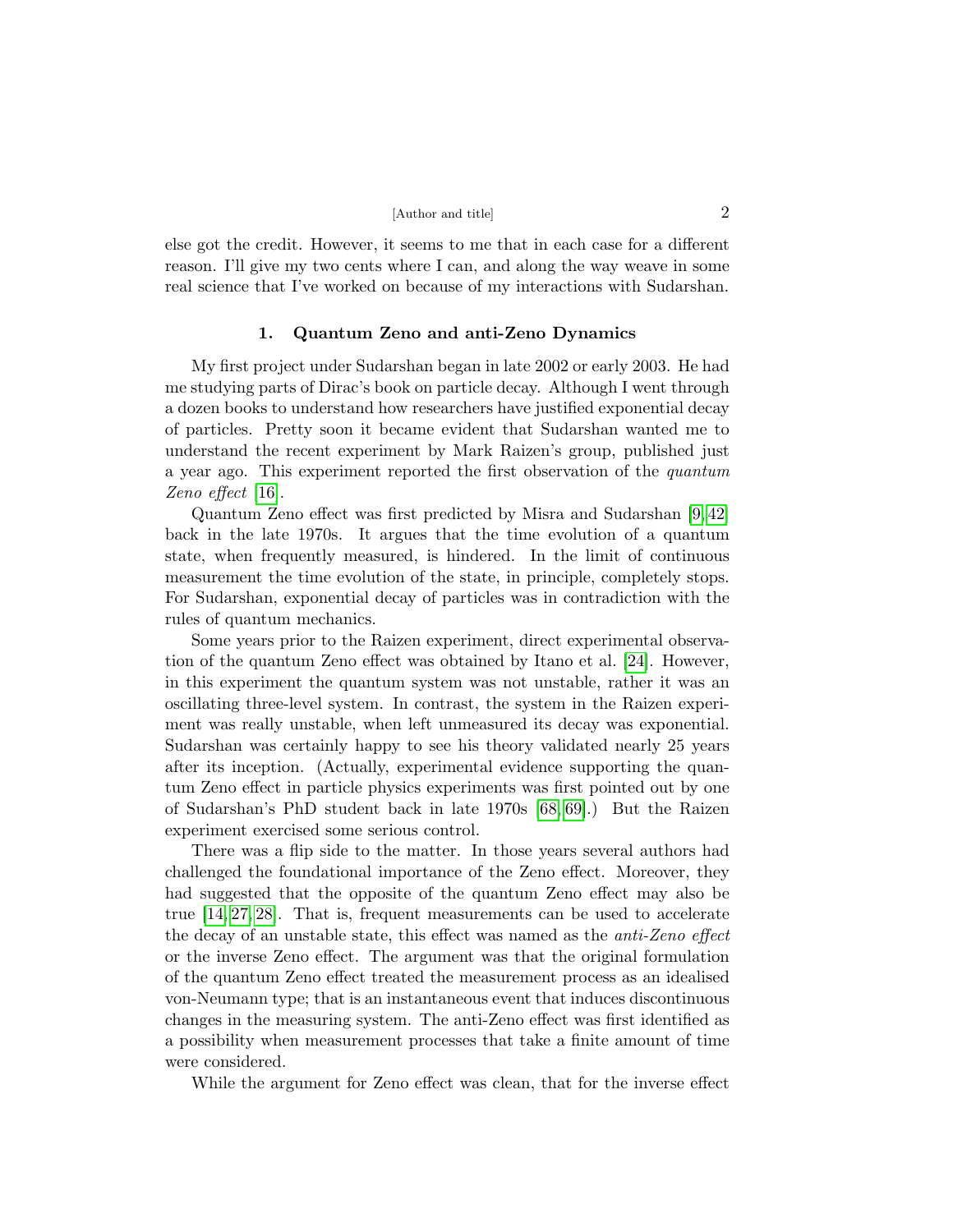was complicated. Firstly, applying a non-projective measurement destroys the original state for any outcome. Moreover, the complex models for the measurement made things very confusing because one could not separate a technical detail from a fundamental effect. To add to the confusion, the Raizen experiment reported both the Zeno effect and the anti-Zeno effect. Neither side of the argument was happy with this, and Sudarshan wanted someone to look into the matter. The project was led by Anil Shaji, who was the senior student in the group. Anil began supervising me to construct a model to reproduce the results seen in the Raizen experiment.

The model was simple and based old notes of Sudarshan himself. These notes predated the Zeno effect by nearly two decades. Nevertheless the model reproduced all of the important results of this experiment. It took a bit of fine tuning on my part, but then the results were remarkably clear. However, at the time the situation was very murky. It took us several years to publish these results and there were many blows along the way. Yet, in hindsight, this project was a incredible learning experience.

# 1.1. The Raizen Experiment

In the Raizen experiment [\[16\]](#page-17-0) the motional states of sodium atoms in a magneto-optical trap, that could be moved, were studied. The atoms were initialised so that they remained inside the moving trap, this stable state was dubbed as the "ground" state. The state of the atoms was made unstable by accelerating the atoms along with the trap at different rates. When the trap is accelerated the atoms to quantum mechanically tunnel through the barrier into the continuum of available free-particle states. This is the decay process in the experiment.

At the end of the experiment, the spatial distribution of the atoms was recorded to determine the number of atoms that tunnelled out of the bound state inside the trap as a function of time. Because the trap was accelerated throughout the experiment, an atom that spent more time in the and trap would have a higher velocity and thus move farther per unit time. The spatial distribution of the atoms thus contained the information about if and when they tunnelled through the trap.

The Zeno and the anti-Zeno effects were obtained by interrupting the tunnelling of the atoms out of the trap. The interruption is achieved by lowering the acceleration rate, which in turn lowered the tunnelling rate, for a fixed duration of time. This amounts to a measurement because the tunnelled atoms are separated into groups spatially due to the interruption, i.e., before and after the interruption. Importantly, the interruption periods had to be long enough  $(40\mu s)$  to spatially resolve the atoms that tunnel out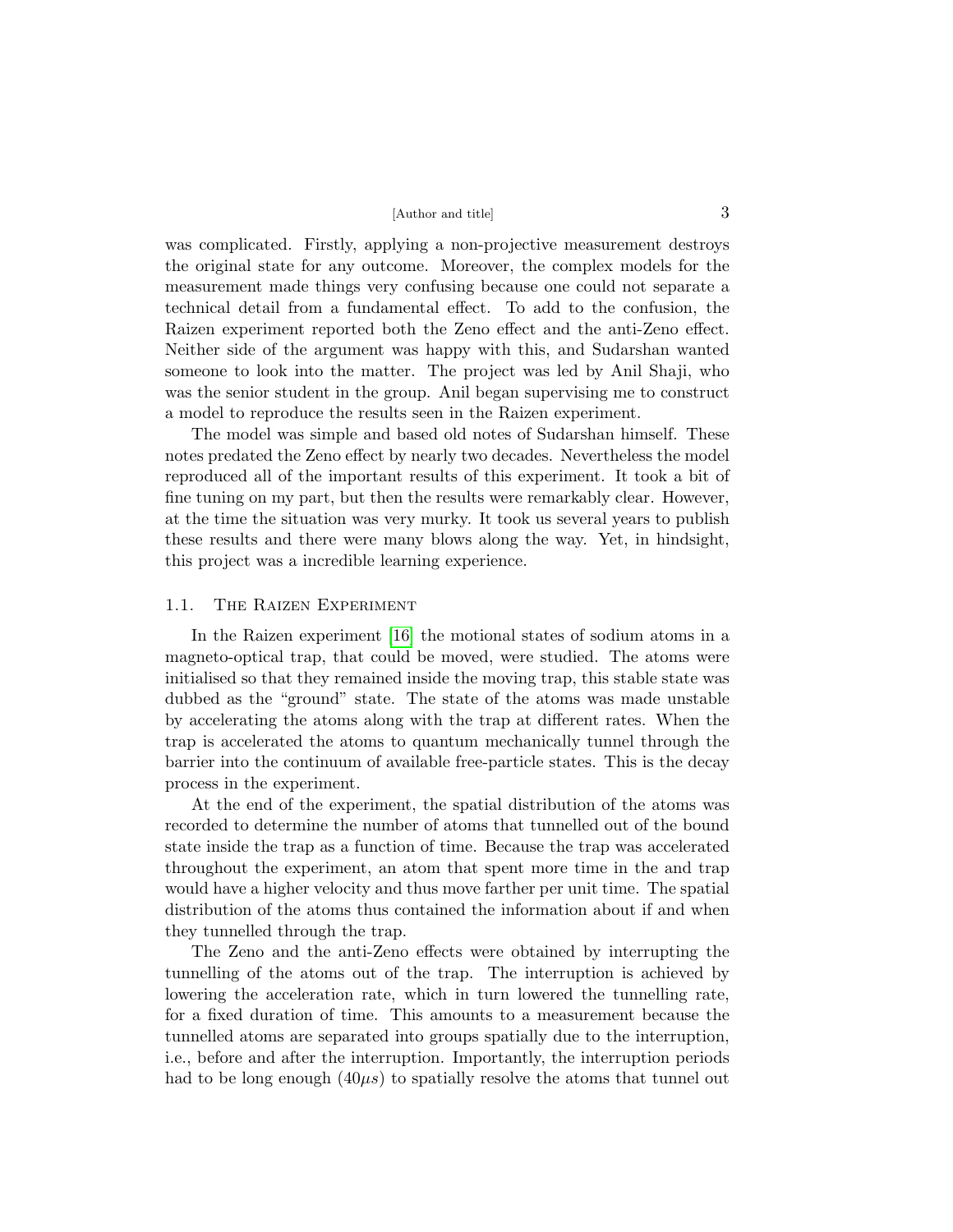before from the one that tunnelled out after each interruption. Measuring the number of atoms in each group and knowing the total number of atoms that were initially in the trap, one can determine the survival probability of the bound motional states, see Fig. [1.](#page-3-0)

The Zeno or anti-Zeno effects were obtained by tuning the frequency with which interruption periods were applied. Interruptions once every microsecond led to the quantum Zeno effect, while interruptions rate of  $5\mu s$  led to the anti-Zeno effect.



<span id="page-3-0"></span>Fig. 1: The Figures are taken from the paper reporting the Raizen group experiment [\[16\]](#page-17-0). The lower line, on the left, is the "unmeasured" decay curve corresponding to the case where there are no interruptions, and the tunnelling out of the trap is always present. The upper line corresponds to the case where the dynamics are interrupted every  $1 \mu s$  leading to the quantum Zeno effect. The upper line, on the right, is the "unmeasured" decay. The lower line corresponds to the case where interruptions are made every  $5 \mu s$  leading to the anti-Zeno effect.

Quantum Zeno effect predicts the zero slope for the survival probability at  $t = 0$  for a generic unstable quantum state. This feature is seen in the shape of experimentally observed survival probability, i.e., the "unmeasured system" has an inflection point at  $t \ll 1\mu s$  as seen in Fig. [1.](#page-3-0) Moreover, repeated measurements hinder the decay of the system, this is again as predicted.

The anti-Zeno effect, on the other hand, is present due to the inflection point at  $t \approx 5\mu s$ . This is in contrast to the claim that the anti-Zeno effect is more fundamental than the Zeno effect. That is, it only appears at a later time and requires waiting longer to be observed. Yet, it's not clear where this feature comes from. Our paper [\[47\]](#page-18-1) builds a physical model that explains this feature. Namely, we show that if a second unstable bound state is the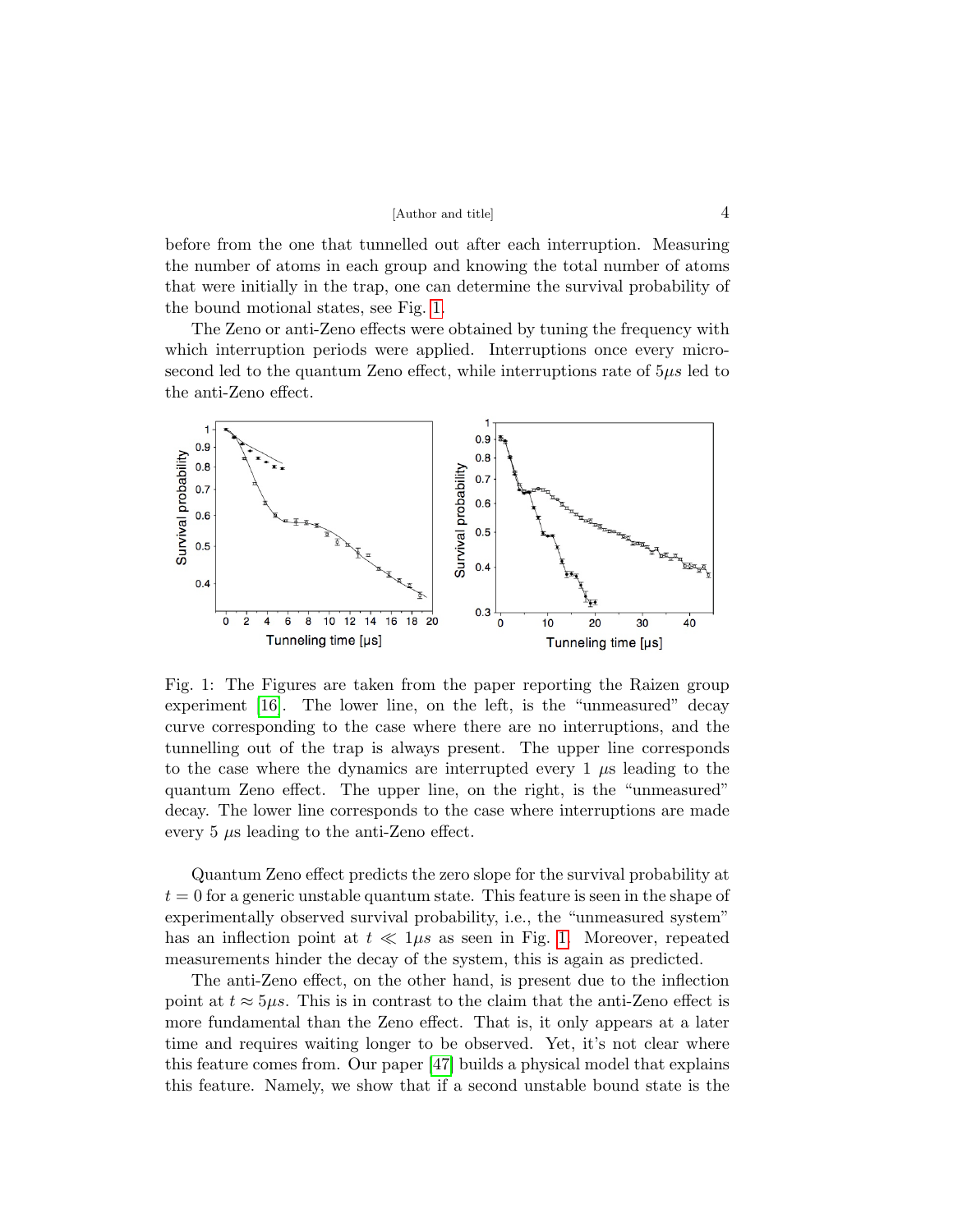present then the second inflection point may appear.

This intuition came from Anil Shaji, who had been studying this topic in great details [\[60\]](#page-19-2). (His thesis was not on Zeno dynamics, this was just a sideshow!) While very sensible, we still had to justify this intuition. I started digging around and pretty soon found that in an earlier experiment that led to this experiment, Bharucha et al. observed tunnelling of sodium atoms from an accelerated trap [\[4\]](#page-16-1). There they say:

When the standing wave is accelerated, the wave number changes in time and the atoms undergo Bloch oscillations across the first Brillouin zone. As the atoms approach the band gap, they can make Landau-Zener transitions to the next band. Once the atoms are in the second band, they rapidly undergo transitions to the higher bands and are effectively free particles.

It's clear that higher energy states were present in their system. Therefore, an atom in the ground state has to go through the intermediate states before it can tunnel out to the set of free particle states. Now, we present the model that reproduces the experimental observations.

### 1.2. A Model for the Raizen Experiment

We considered an interacting field theory of four fields labelled A, B, C, and  $\Theta$ . Only  $\Theta$  is labelled by a continuous index  $\omega$ , while other fields are assumed to only have discrete modes. The allowed processes in the model are

$$
A \longleftrightarrow B \text{ and } B \longleftrightarrow C \Theta. \tag{1}
$$

The Hamiltonian for this model, with these allowed processes, can be written down as,

<span id="page-4-0"></span>
$$
H = H_0 + V \tag{2}
$$

where,

$$
H_0 = E_A a^{\dagger} a + E_B b^{\dagger} b + \int_0^{\infty} d\omega \, \omega \, \theta^{\dagger}(\omega) \theta(\omega) \tag{3}
$$

and

$$
V = \Omega \ a^{\dagger} b + \Omega^* \ b^{\dagger} a + \int_0^{\infty} d\omega \left[ f(\omega) \ b^{\dagger} c \theta(\omega) + f(\omega)^* \ c^{\dagger} \theta^{\dagger}(\omega) b \right]. \tag{4}
$$

Here  $a^{\dagger}$  (a) etc. represent the creation (annihilation) operators corresponding to four fields. The two discrete energy levels are denoted by  $E_A$  and  $E_B$ .

The Hamiltonian in Eq. [\(2\)](#page-4-0) is obtained by modifying the Hamiltonian for the Friedrichs-Lee model [\[17,](#page-17-5)[32\]](#page-18-2). Sudarshan had studied this model in depth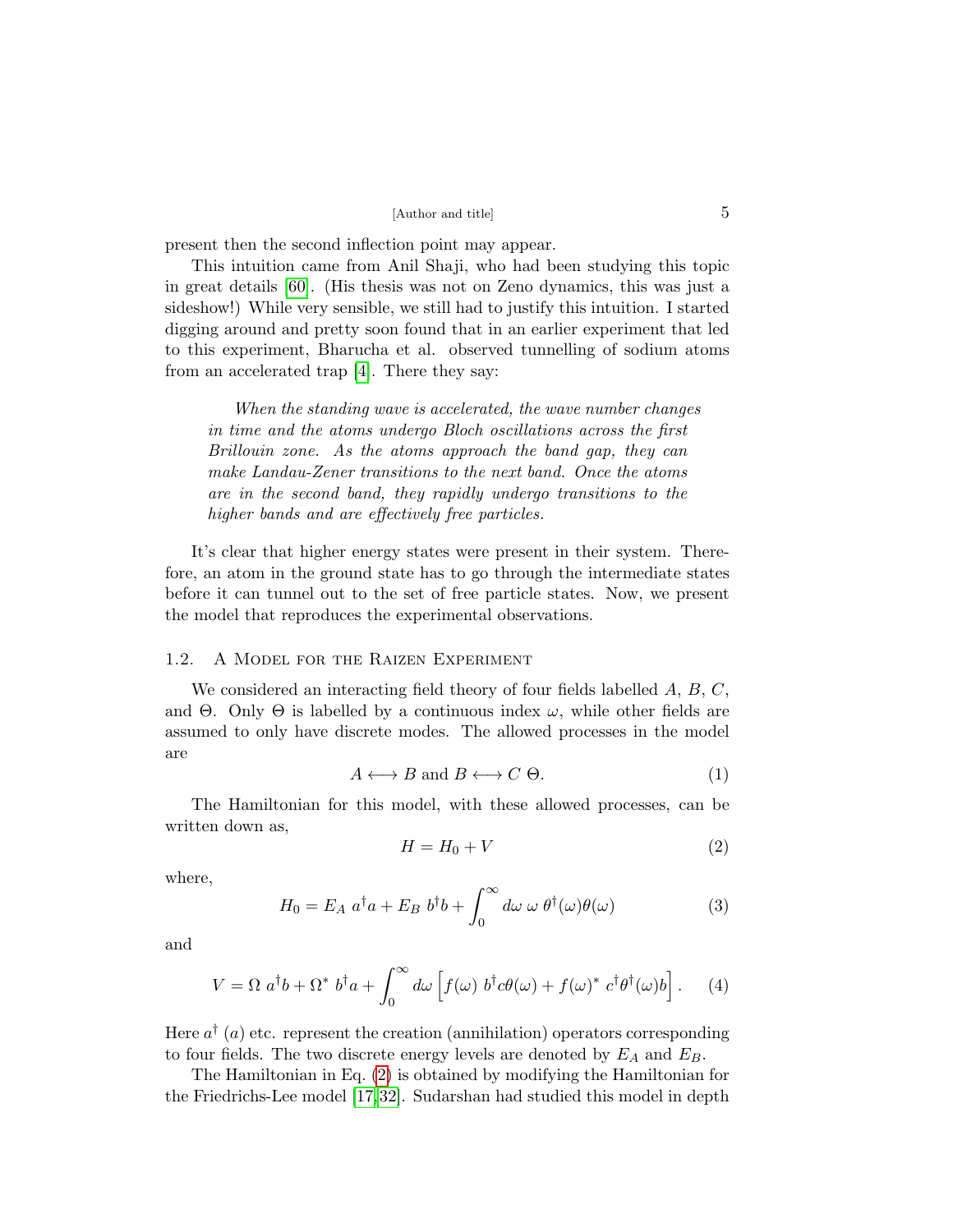fifteen years before Zeno [\[63\]](#page-19-3). Following his notes, the above Hamiltonian can be written in the matrix form as of  $H_0$  as basis,

<span id="page-5-0"></span>
$$
H = \begin{pmatrix} E_A & \Omega^* & 0 \\ \Omega & E_B & f^*(\omega') \\ 0 & f(\omega) & \omega \delta(\omega - \omega') \end{pmatrix} . \tag{5}
$$

Let us represent an eigenstate of H with eigenvalue  $\lambda$  as  $|\psi_{\lambda}\rangle$ , satisfying the eigenvalue equation

$$
H\psi_{\lambda} = \lambda \psi_{\lambda}.\tag{6}
$$

We express  $\psi_{\lambda}$  also in terms the eigenstates of the bare Hamiltonian  $H_0$ ,

$$
\psi_{\lambda} = \begin{pmatrix} \langle A | \psi_{\lambda} \rangle \\ \langle B | \psi_{\lambda} \rangle \\ \langle C \Theta(\omega) | \psi_{\lambda} \rangle \end{pmatrix} \equiv \begin{pmatrix} \mu_{\lambda}^{A} \\ \mu_{\lambda}^{B} \\ \phi_{\lambda}(\omega) \end{pmatrix} . \tag{7}
$$

We are interested in the time evolution of the eigenstates of  $H_0$ , namely the two bound bare states  $|A\rangle$  and  $|B\rangle$ , and the continuum states  $|C\Theta(\omega)\rangle$ . The state  $|A\rangle$  in our model corresponds to the unstable bound state occupied by the atoms inside the trap in the Raizen experiment [\[16\]](#page-17-0). The states  $|C\Theta(\omega)\rangle$  represent the continuum outside the trap into which the bound state can decay.

In other words, the last equation is exactly what we need. Suppose the system is initially prepared in the ground state of  $H_0$ , i.e., state  $|A\rangle$ . Once perturbation  $V$  (acceleration) is introduced, the first term of the vector represents the survival probability of being in the ground state. Mathematically, the spectrum of the physical Hamiltonian will no longer include bound states. The eigenstates of H belonging to the continuum, corresponding to eigenvalues  $0 < \lambda < \infty$ , will form a complete set of states.

The key difference between Sudarshan's original notes [\[63\]](#page-19-3), and the model we considered is an additional unstable bound state  $|B\rangle$  which represents a second bound motional state of the trap. The state  $|A\rangle$  is directly coupled to only  $|B\rangle$  and the decay of  $|A\rangle$  into  $|C\Theta\rangle$  is mediated by the new state  $|B\rangle$ . We showed that the presence of the additional bound state can explain several of the key features of the Raizen experiment [\[16\]](#page-17-0).

#### 1.3. Effective Evolution: Zeno and anti-Zeno

Skipping the details, we move to the results, which are shown in Figs. [2.](#page-6-0) We plot the survival probability as a function of time of  $|A\rangle$  ( $P_A$ ) and compare it to the survival probability of  $|B\rangle$  (P<sub>B</sub>). In the latter case, there is no intermediate level because we cut the coupling to the first level by letting  $\Omega \to 0$  as seen from Eq. [\(5\)](#page-5-0). The "unmeasured" survival probability of the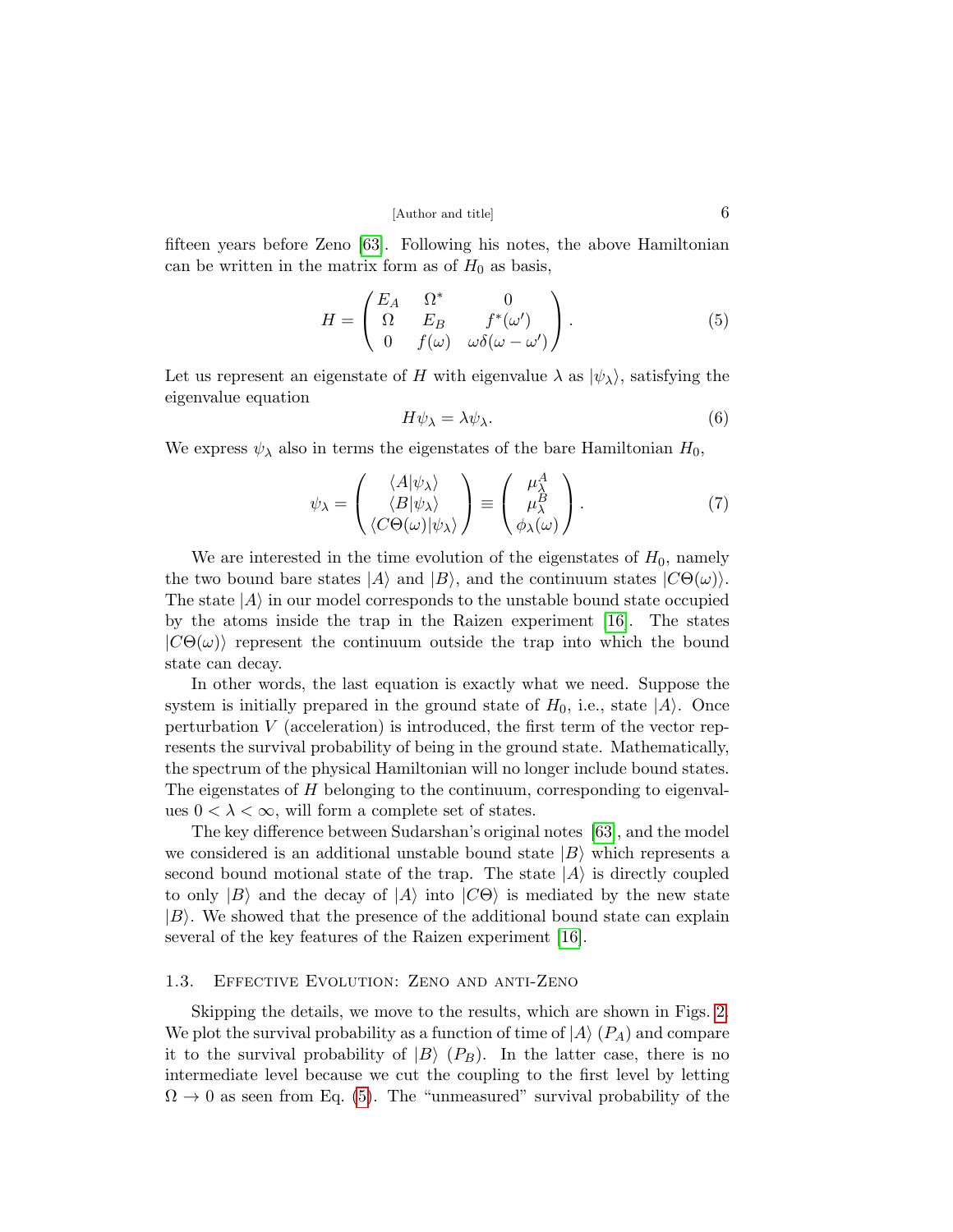

<span id="page-6-0"></span>Fig. 2: (Left) Survival probability of  $|B\rangle$ . The dashed line shows the "unmeasured" evolution and the solid line shows the effect of repeated measurements made at high frequencies leading to the Zeno effect. (Right) When an intermediate level is allowed the survival probability of  $|A\rangle$ , decaying through  $|B\rangle$ , still retains the Zeno effect. Additionally, the dotted line show the effect of repeated measurements made at lower frequencies leading to the anti-Zeno effect. The vertical axes are on log scale both here and in the previous figure.

states  $|A\rangle$  and  $|B\rangle$  are the dashed curves and in both cases for long times the decay is exponential. However, the difference between these two cases clearly shows that the presence of a second bound state is crucial for the anti-Zeno effect.

In the Raizen experiment [\[16\]](#page-17-0), the system is interrupted by changing the acceleration. In our model, this is achieved by shifting the value of  $\Omega$ . When  $\Omega$  is much smaller than the difference between  $E_A$  and  $E_B$ , there are no oscillations between  $|A\rangle$  and  $|B\rangle$  and  $|A\rangle$  becomes stable. During the interruptions,  $|B\rangle$  still decays to the continuum, but the population of  $|A\rangle$ remains the constant. Thus, by tuning the parameters of the Hamiltonian we can perform measurements just as in the experiment. Remarkably, our results look almost identical to those of the experiment. This, at least in our minds, clearly shows that anti-Zeno effect has nothing to do with nonprojective nature of measurements.

Sudarshan's insight about quantum mechanics was spot on. A model that he had studies four decades before [\[63\]](#page-19-3) was able to explain away a rather confusing situation in a simple way. He helped Anil and myself every step of the way in finishing this paper. After the first version was completed Anil finished his PhD and left for New Mexico to join Carlton Caves' group as a postdoctoral fellow. During this time Sudarshan helped me to keep the paper moving. (We had very hard reports from PRL after the first submission.) Nevertheless, Sudarshan declined to be an author on the paper. Looking back, I don't understand why, but it's likely that he wanted Anil to take charge and supervise a student on his own. And in the end, while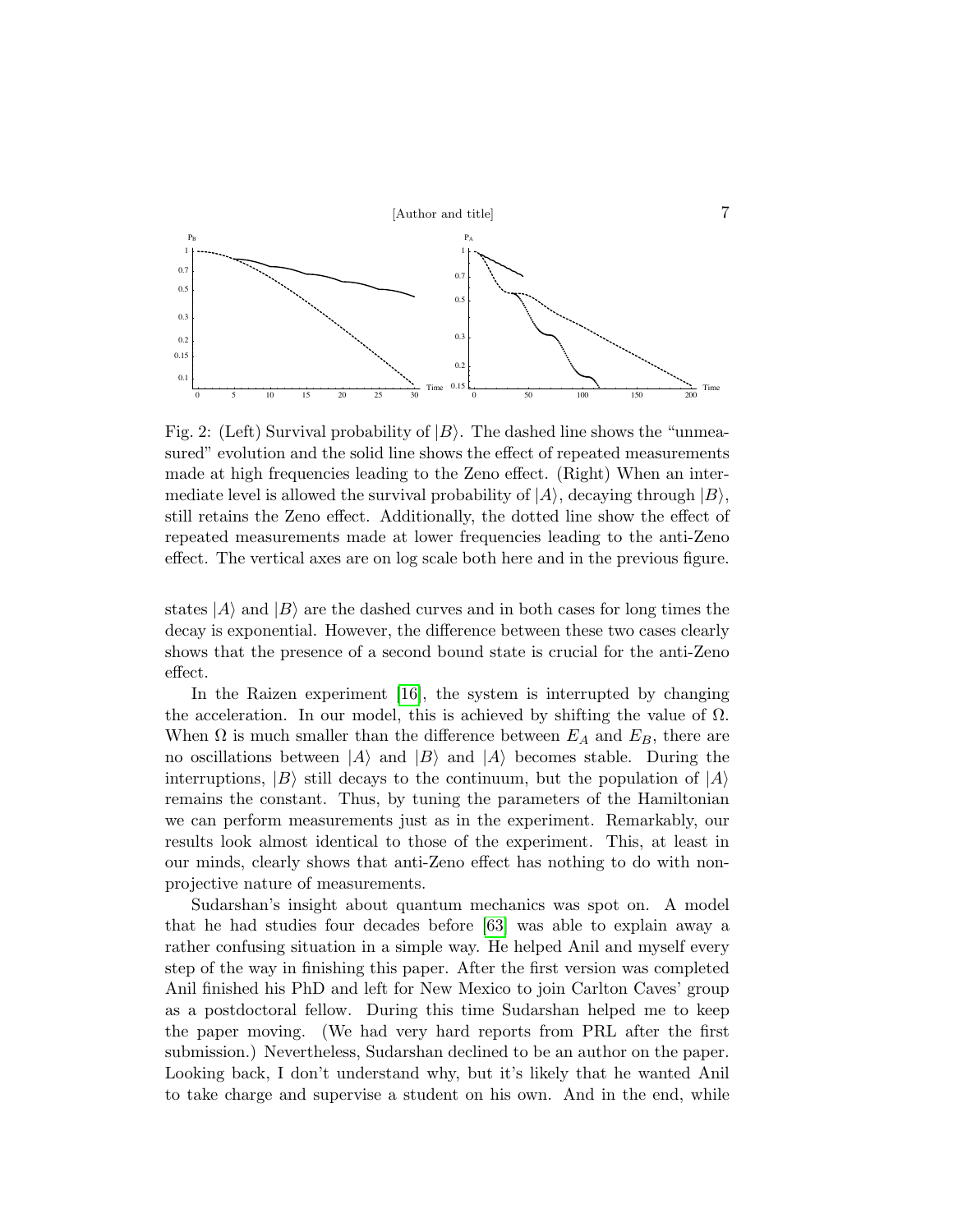Sudarshan was around to discuss science on this matter, he was rather handsoff. Nevertheless, I look back at this project with a great deal fondness. Even though this paper [\[47\]](#page-18-1) has only been cited less than ten times, I find it to be solid science. A simple model clearly explaining a confusing situation.

### 2. Quantum optics and 2005 Nobel Prize

After the Zeno project was completed (but not published) I began studying the topics of entanglement. We were not a traditional quantum information group and in some ways always took a non-traditional approach. I spent a year being hopelessly lost, though I learned a lot along the way. One reason for studying entanglement was to understand how the dynamics of initially entangled systems can be described. Then we had a pause for a couple of months.

One morning when I got to the office, there was a lot of murmur in the hallways. The Nobel Prize was announced and Glauber was awarded one-half of the prize for his discovery of quantum optics. Cesar and I found Sudarshan in his office flat on the sofa. That afternoon he just talked about the history of how the quantum theory of optics was realised. Here's my understanding of this history.

The theory of optics was a mess in the late 1950s and early 1960s. There was the Hanbury Brown and Twiss experiment of intensity correlations. And then there was the discovery of laser. The latter was supposed to be highly quantum, but it wasn't clear which traits of the laser were quantum and which were classical. In fact, it all looked classical. In February of 1963, Glauber published a paper in Physical Review Letters suggesting that coherent states may be a good way to represent the quantum state of light [\[20\]](#page-17-6). However, Glauber failed to realise that coherent states form an over-complete basis and can diagonally represent any quantum state. In other words, he suggested a non-diagonal representation. This is important because any basis can be used for a non-diagonal representation!

Upon seeing this paper Emil Wolfe approached Sudarshan, who right away saw the solution. He was made to write this paper that very afternoon by Wolf. (Sudarshan complained that he couldn't even have lunch till the paper was finished.) The result was a two and a half page letter that was published in March 1963 [\[64\]](#page-19-4). Here Sudarshan clearly lays out equivalence between classical optics and quantum optics. It goes as the following: represent the state in the coherent state basis. This is done diagonally, as the basis is over-complete. If the corresponding weights are positive than the state of light can be seen as mixtures of coherence sources. However, there are states of light that cannot represent with positive weights. For instance,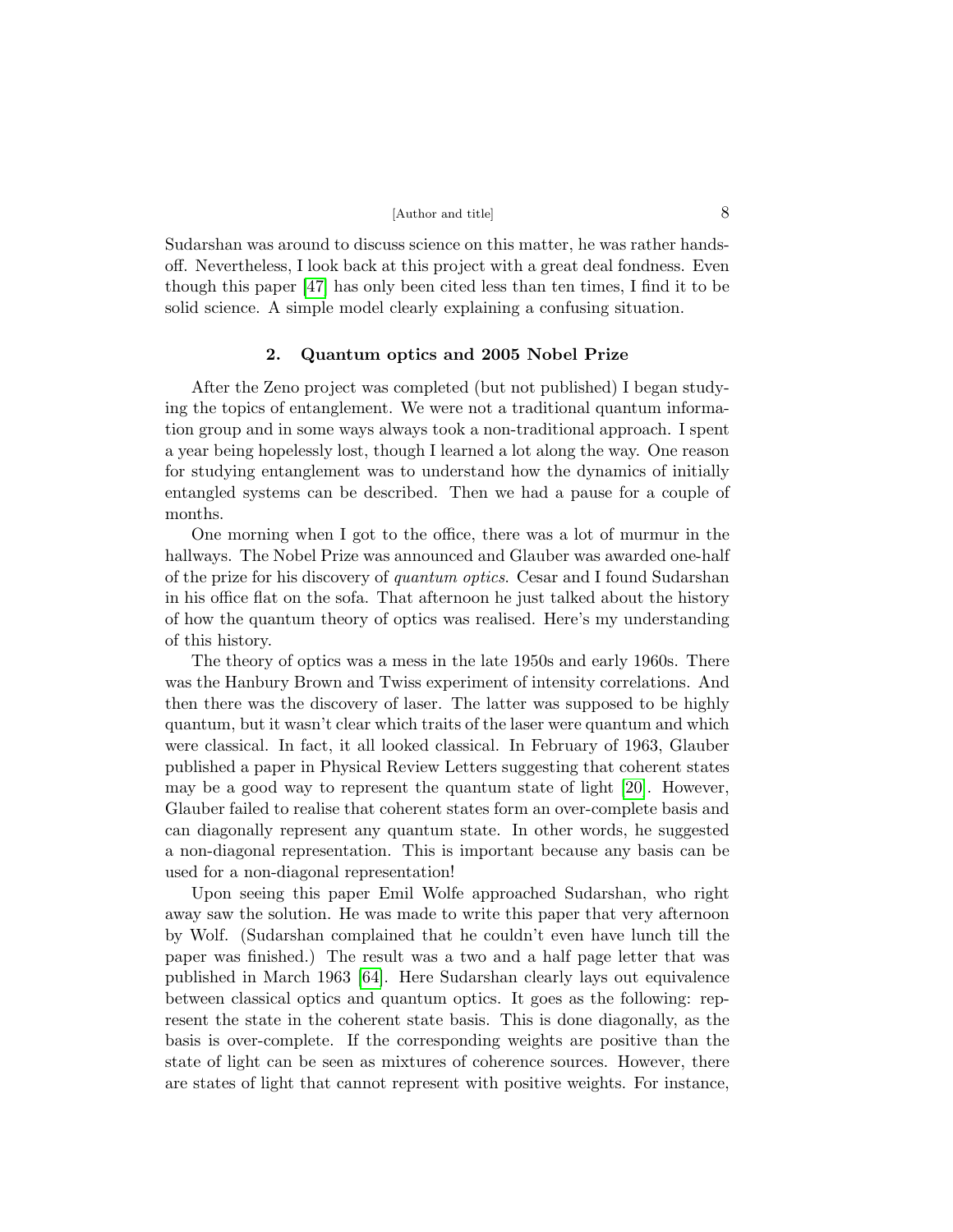| [Author and title] |  |
|--------------------|--|
|--------------------|--|

a Fock state of a definite number of photons. Thus this is a highly quantum state. Sudarshan goes on to lay out the recipe for measuring the quantum nature of light that cannot be described classically.

After Sudarshan's paper, Glauber wrote a long paper in Physical Review [\[19\]](#page-17-7), where he also notes the diagonal representation. There he says

During the completion of the present paper note by Sudarshan has appeared which deals with some of the problems of photon statistics that have been treated here. Sudarshan has observed the existence of what we have called the P representation of the density operator and has stated its connection with the representation based on the n-quantum states. To that extent, his work agrees with ours in Secs. VII and IX. He has, however, made a number of statements which appear to attach an altogether different interpretation to the P-representation. In particular, he regards its existence as demonstrating the "complete equivalence" of the classical and quantum mechanical approaches to photon statistics. He states further that there is a "one-to-one correspondence" between the weight functions P and the probability distributions for the field amplitudes of classical theory.

He repeats this statement in his Nobel Lecture, i.e., that P-function does not exists for many cases, see around minute 40 [\[21\]](#page-17-8).

Sudarshan's point was simple. Whenever there the diagonal function (P-function) is positive there is a probabilistic interpretation and the light should be thought to be classical. This is very much like how we think of separable states. On the other hand, there are clear cases where the diagonal function cannot be positive and there is no classical explanation for the state of the light. One wonders if this means that the Nobel Prize committee took Glauber's viewpoint on this matter. Probably not. The big difference, as far as I can tell, is that Sudarshan moved on to other things in physics. As one colleague put it, Sudarshan composed a great album but didn't go around giving concerts to promote the album. He just got on with making the next album. Glauber, on the other hand, kept playing the same old quantum optics tune for the next four decades.

# 3. Open Dynamics

Even before delving into quantum optics Sudarshan had been thinking about quantum stochastic processes. The idea was to describe the dynamics of a system when it interacts with an environment. Consider a bipartite state  $\rho^{\delta \mathcal{E}}$  of the system (labeled by S) and the environment (labeled by  $\mathcal{E}$ ). The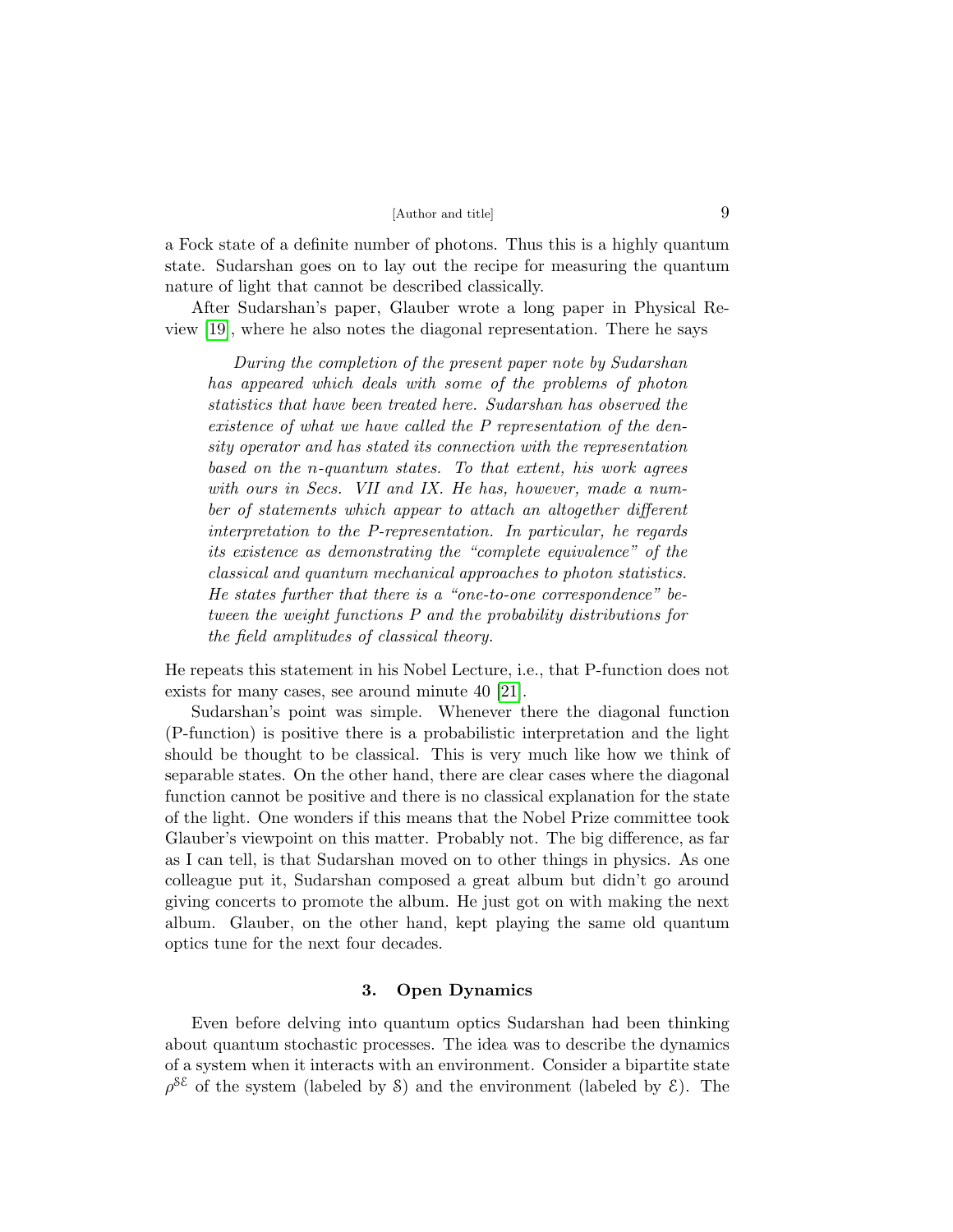total unitary evolution is as follows

$$
\rho^{\mathcal{SE}}(t) = U\rho^{\mathcal{SE}}(t_0)U^{\dagger}.
$$
\n(8)

The dynamics are considered open when we cannot observe the state of the environment and do not know the details of interaction unitary. However, if we had the knowledge of the state of the environment and the unitary transformations, by calculating the closed evolution we would know what the state of the system will be at any point by tracing over the environment

$$
\rho^{\mathcal{S}}(\cdot) = \text{Tr}_{\mathcal{E}}[\rho^{\mathcal{S}\mathcal{E}}(\cdot)].\tag{9}
$$

Sudarshan noticed that this not all that different from classical a stochastic process, which is described by the stochastic matrix. He, with two co-authors, began forming the quantum analogue of the classical stochastic matrix in Ref. [\[65\]](#page-19-5). This is known as the dynamical map formalism.

# 3.1. Dynamical Map Formalism

Suppose we are not interested in the dynamics of the system for all times but rather in the transformation between two times, i.e., the evolution of the system from time  $t_0$  to time  $t$ . Then we need to define a mapping from density matrices to density matrices such that all allowed initial states of the system are mapped to the corresponding final states in a linear fashion. We closely follow the arguments originally put forth by Sudarshan et al. [\[65\]](#page-19-5).

The A-form. Consider an operator acting on the density matrix mapping the state to another density matrix linearly

$$
\rho_{r's'}^{\mathcal{S}}(t_0) \to \mathcal{A}_{rs;r's'} \rho_{r's'}^{\mathcal{S}}(t_0) = \rho_{rs}^{\mathcal{S}}(t). \tag{10}
$$

Above  $\rho^{\delta}$  is labeled by two indices and the operator A is labeled by four, meaning if  $\rho^{\delta}$  is a  $d \times d$  matrix then A is  $d^2 \times d^2$  matrix. We can think of the above equation as a super matrix A acting on a column vector  $\rho^{\$}$ . This is very similar to a classical stochastic process, where a stochastic matrix maps a probability vector to another probability vector. Matrix is A called the stochastic map [\[13,](#page-17-9) [65\]](#page-19-5).

The only restriction we need to place on the stochastic map is that it map a density matrix to another density matrix. This implies that it must preserve trace, Hermiticity, and positivity of the density matrix. These restriction translate into the following properties for A

| $\mathcal{A}_{nn,r's'}=\delta_{r's'}$                                                      | Trace preservation,       |
|--------------------------------------------------------------------------------------------|---------------------------|
| $\mathcal{A}_{rs,r^\prime s^\prime} = \left( \mathcal{A}_{sr,s^\prime r^\prime} \right)^*$ | Hermiticity preservation, |
| $x_r^* x_s \mathcal{A}_{rs,r's'} y_{r'} y_{s'}^* \geq 0$                                   | Positivity.               |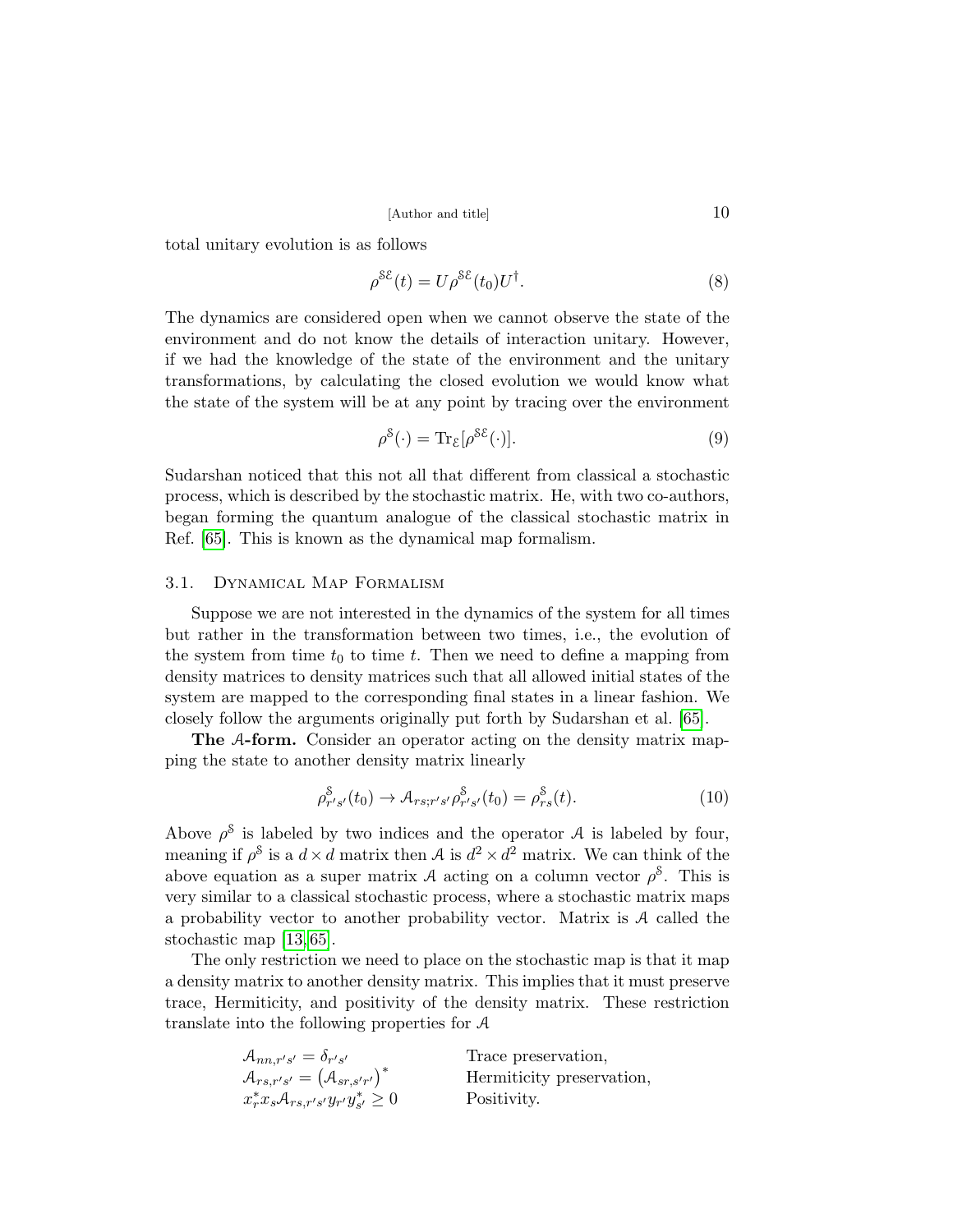$$
[{\it Author\ and\ title}] \qquad \qquad 11
$$

The B-form. Following Sudarshan et al. [\[65\]](#page-19-5) again, let us rearrange the stochastic map to define a dynamical map

$$
\mathcal{B}_{rr';ss'} = \mathcal{A}_{rs;r's'}.\tag{11}
$$

For a  $4 \times 4$  map, matrix A tranforms as follows

$$
\begin{pmatrix}\nA_{11} & A_{12} & A_{13} & A_{14} \\
A_{21} & A_{22} & A_{23} & A_{24} \\
A_{31} & A_{32} & A_{33} & A_{34} \\
A_{41} & A_{42} & A_{43} & A_{44}\n\end{pmatrix}\n\rightarrow\n\begin{pmatrix}\nA_{11} & A_{12} & A_{21} & A_{22} \\
A_{13} & A_{14} & A_{23} & A_{24} \\
A_{31} & A_{32} & A_{41} & A_{42} \\
A_{33} & A_{34} & A_{43} & A_{44}\n\end{pmatrix}.
$$
\n(12)

The properties of the stochastic map translate in the following manner for the dynamical map [\[65\]](#page-19-5).

| $\mathcal{B}_{nr',ns'} = \delta_{r's'}$                  | Trace preservation,       |
|----------------------------------------------------------|---------------------------|
| $\mathcal{B}_{rr',ss'} = (\mathcal{B}_{ss',rr'})^*$      | Hermiticity preservation, |
| $x_r^* y_{r'} \mathcal{B}_{rr',ss'} x_s y_{s'}^* \geq 0$ | Positivity.               |

To get complete positivity we can replace the last line as

$$
z_{rr'}\mathcal{B}_{rr',ss'}z_{ss'}^* \ge 0 \quad \text{Positivity.} \tag{13}
$$

A key tool that I learned from Sudarshan was how to manipulate indices. This allowed me to go to the next step, as I will discuss below.

The advantage of writing the dynamical map  $\mathcal B$  is that it has nicer properties than the stochastic map  $A$ . The dynamical map is Hermitian and its diagonal  $d \times d$  block elements have a unit trace. For these nicer properties, we have sacrificed the simplicity of the composition of the stochastic map on the state. The stochastic map acts as a matrix on a state that is a column vector, while the dynamical map acts on the state in the following manner

$$
\mathcal{B}_{rr';ss'}\rho_{r's'}^{\mathcal{S}}(t_0) = \rho_{rs}^{\mathcal{S}}(t). \tag{14}
$$

While this looks complicated, the dynamical map itself comes with a different simple form for the action. Since B is Hermitian, we can write it in its eigen-form as  $B = \sum_{\alpha} \lambda_{\alpha} C_{\alpha} \times C_{\alpha}^{\dagger}$ . The equation then becomes

$$
\mathcal{B}_{rr';ss'}\rho_{r's'}^{\mathcal{S}}(t_0) = \sum_{\alpha} \lambda_{\alpha} [C_{\alpha}]_{rr'} \rho_{r's'}(t_0) [C_{\alpha}^*]_{ss'}.
$$
\n(15)

If the eigenvalues of B,  $\{\lambda_{\alpha}\}\$ , are positive then we can redefine  $C_{\alpha} \rightarrow$ √  $\lambda_\alpha C_\alpha.$ This is the well-known Kraus form of the map and it predates Kraus's paper on the topic by a decade [\[65\]](#page-19-5)! Though, one key difference between the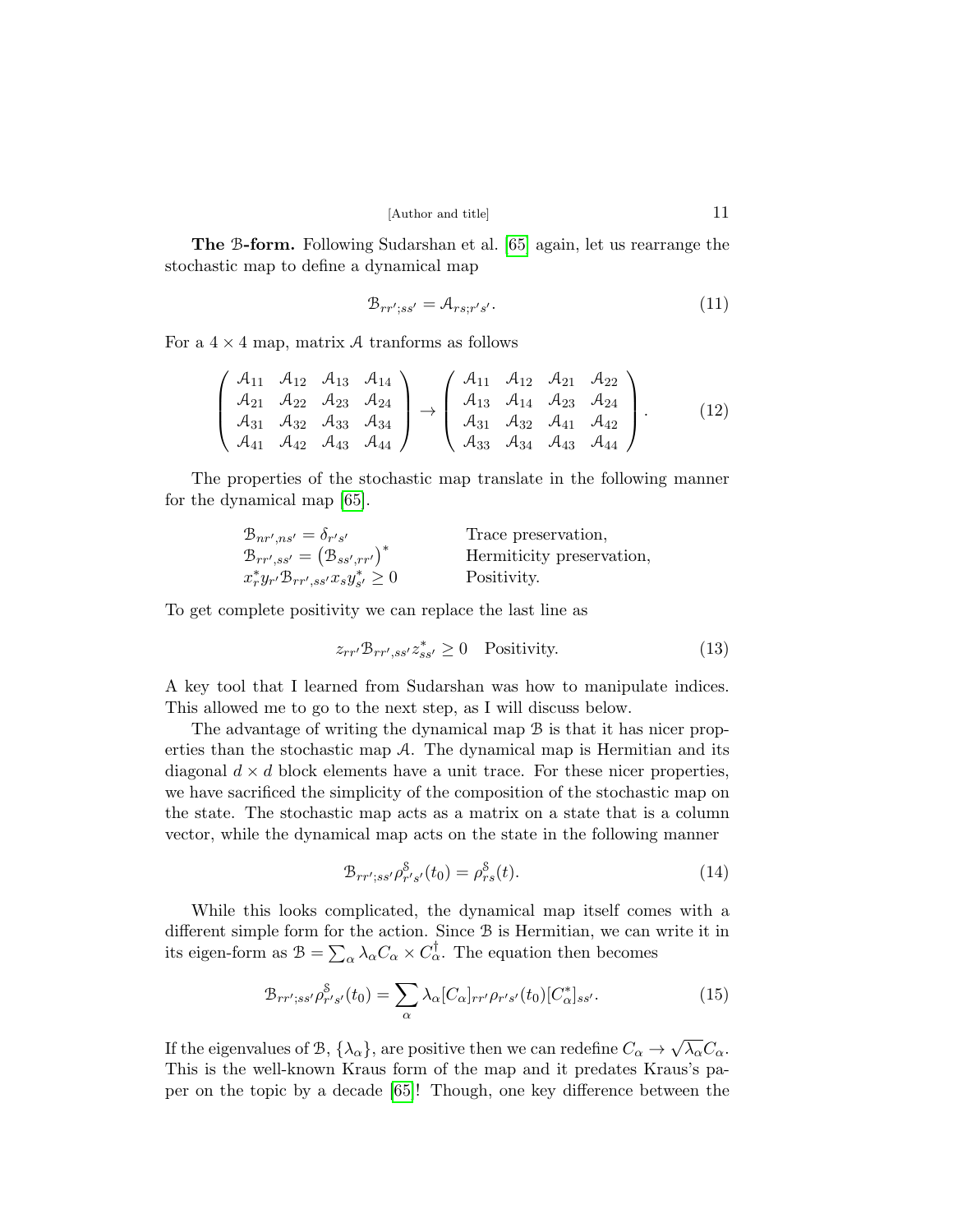two approaches is that Kraus explicitly mentioned complete positivity, while Sudarshan does not, and yet still gets the right result.

Neither Sudarshan (and colleagues) nor Kraus could have predicted that these ideas would become hugely important for quantum information theory. There are some things in history that are mind-boggling. For instance, Kraus studied under German physicist Günther Ludwig. Another student of Ludwig was Arno Böhm, who was research associate of Sudarshan back in Syracuse. When Sudarshan moved to Texas Böhm also moved and became a professor at UT Austin. (Böhm's office was right next to Sudarshan's.) In 1980 Kraus visited Böhm at UT Austin for one year and gave series of lectures. In the audience was Bill Wootters, who along with Böhm and John Dollard, published the corresponding lecture notes [\[29\]](#page-17-10). The prominence of Wootters in the quantum information community ensured that it was Kraus's lecture notes that introduced the ideas of quantum maps to the quantum information community. Ironically, in this instance, Sudarshan lost credit in his own house.

#### 3.2. Memoryless master equation

Sudarshan was never the one to stand still. After dynamical maps, Sudarshan kept working on open systems problems but began searching for mechanism for Markovianity. It took another 15 years before an exact formulation of the memoryless master equation was formed [\[22,](#page-17-11) [33\]](#page-18-3). This topic too has rich history, but it's better covered elsewhere [\[10\]](#page-17-12) and I will move on. However, here too Sudarshan and colleague lost credit to Lindblad. As far as I can tell, Lindblad didn't go around advertising his work, but still somehow came out on the top. In this instance, it's just misfortune.

#### 4. Non-Markovian dynamics

One topic that Sudarshan talked about a lot was non-Markovianity, i.e., the converse of the GKSL master equation [\[56\]](#page-19-6). In the quantum case, it remained unclear in the 2000s how to describe non-Markovian dynamics. One key issue that needed to be solved was the matter of dynamics in the presence of initial correlations. This is because the initial correlation is a record of past interactions between the system and the environment. If the future state of the system depends on the present correlation, then it also depends on the past [\[36,](#page-18-4) [58\]](#page-19-7).

The initial correlation problem was being addressed with full force by the group in Texas when I began working on open dynamics. Based on simple arguments due to Pechukas [\[50\]](#page-18-5), they had written several papers arguing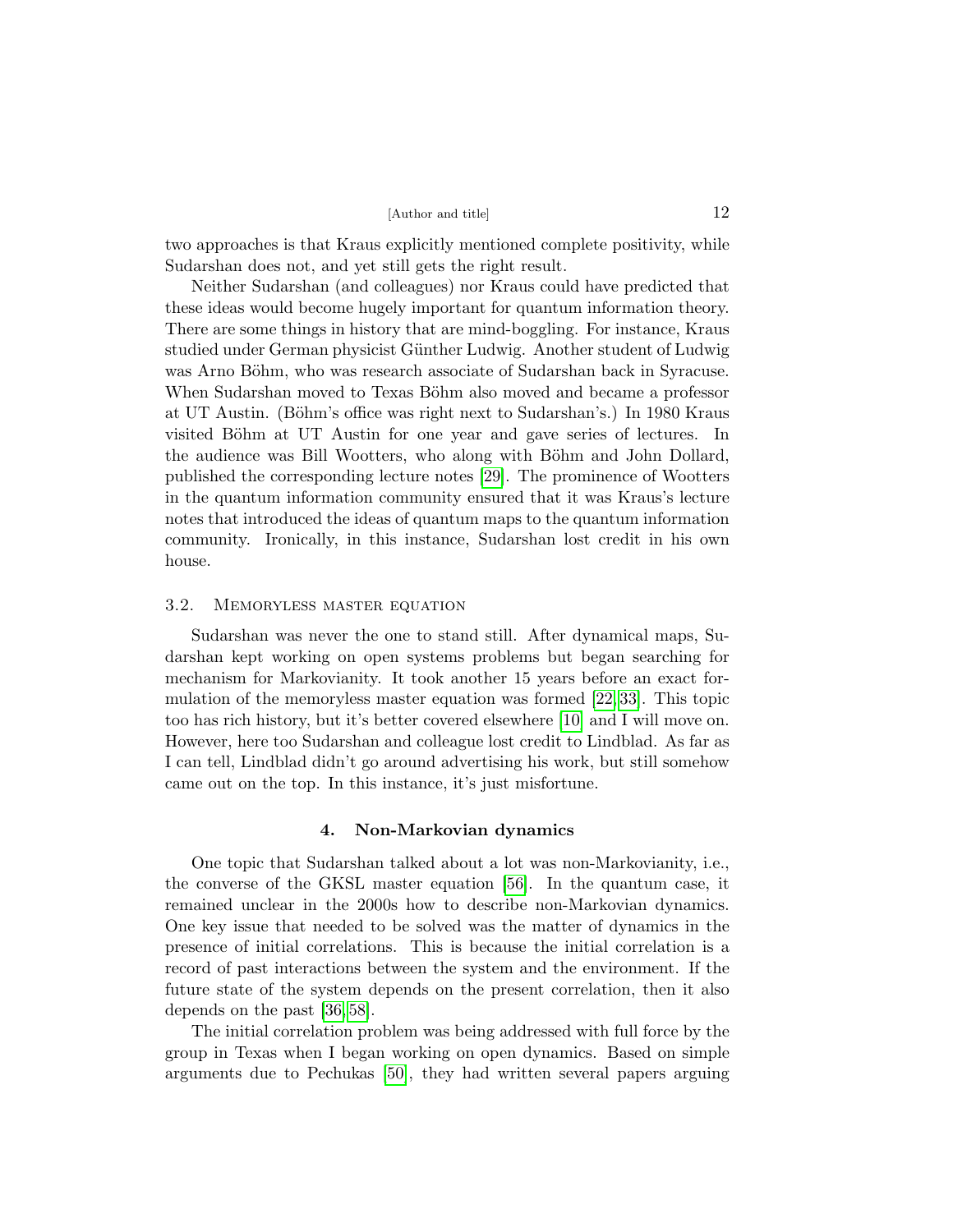against completely positive dynamics [\[25,](#page-17-13) [26,](#page-17-14) [59,](#page-19-8) [61\]](#page-19-9) when the initial systemenvironment state was entangled. Later it was shown that the problem did not go away for separable states [\[5,](#page-16-2) [46,](#page-18-6) [55,](#page-19-10) [57\]](#page-19-11).

I was asked to look at quantum process tomography in this context. This is because several experiments were reporting not-completely positive maps [\[3,](#page-16-3) [23,](#page-17-15) [49,](#page-18-7) [70\]](#page-19-12). Quantum process tomography is performed by preparing different initial states and sending them through a quantum process. The subsequent output state is measured, and the correlations between preparation and measurement allow for reconstructing the map representing the process.

### 4.1. Preparations in quantum mechanics

I soon realised that the missing piece of the puzzle was the preparation of the initial state. For a map to be experimentally accessible, one has to do quantum process tomography. The first step in this procedure is to prepare the system in different initial states. However, if the system is initially correlated with the environment, then we cannot prepare it in different initial states. Moreover, there is no unique way to prepare a given state [\[44\]](#page-18-8).

In quantum process tomography, a linearly independent set of states that span the system space have to be prepared. But a generic experiment requires preparing a set that is larger than a linearly independent set. As such, a quantum experiment can be described in three general steps. The experiment begins with an unknown (or a fiducial) state that has to be altered into known input state. After the preparation, the prepared state is subjected to some quantum operation, and finally, the outcome is analysed. Preparation procedures are very complicated in practice. Since we cannot describe each preparation procedure in detail, the ideas were to develop a general theory of preparation.

We can think of preparation as the following: considering an experiment that starts with a generic state of the system  $\rho$ , which is then altered into a set of desired inputs  $P^{(m)}$ . We have to somehow connect the initial state to the input states. The most general dynamics of a quantum state are described by a stochastic map. We can denote the procedure for preparing the mth state with a map  $\mathcal{P}^{(m)}$ . The only restriction we put on the preparation map is that it be completely positive. This is because no matter what the initial state of the system is, we should be able to prepare the state. Then a preparation procedure P can be implemented with the aid of an ancillary system and its action is defined as

$$
\mathcal{P}^{(m)}\rho = P^{(m)}.\tag{16}
$$

It turns out that not all preparation procedures are trace preserving.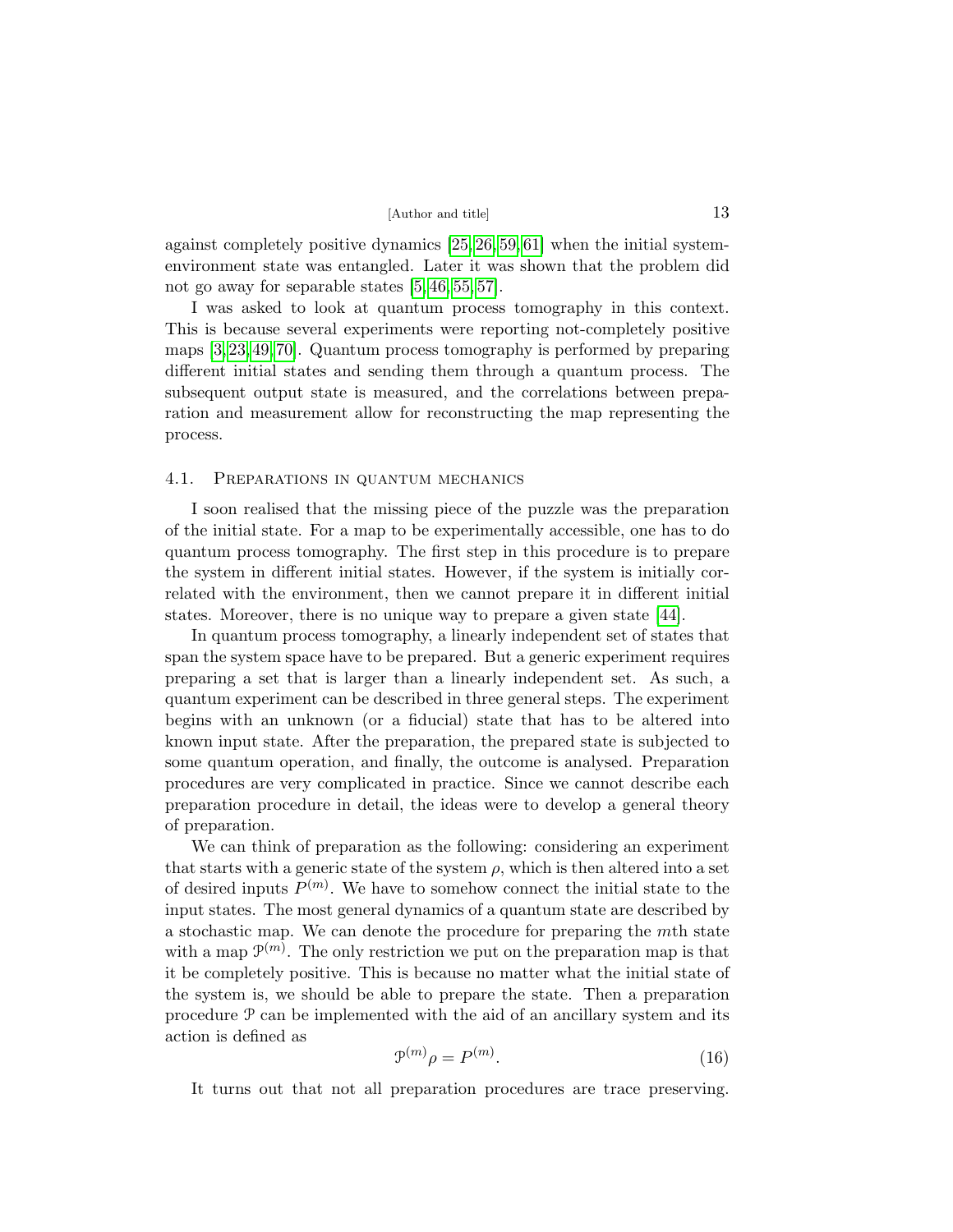$$
[{\it Author\ and\ title}] \qquad \qquad 14
$$

Consider a polariser plate to prepare a photon in, say, vertical polarisation state. This procedure cannot always succeed. The action of such maps is written as

$$
\mathcal{P}^{(m)}\rho = r^{(m)}P^{(m)},\tag{17}
$$

where the normalising factor

$$
r^{(m)} = \text{Tr}[\mathcal{P}^{(m)}\rho] \tag{18}
$$

is the probability with which  $\rho$  will become  $P^{(m)}$ . However, there is a complete map,  $\sum_{m} \mathcal{P}^{(m)}$ , that preserves the trace. This suggests that to prepare  $m$  input states, we will, in general, need  $m$  preparation maps. In other words, an experiment will require m preparation procedures. Not all of these procedures will be completely unrelated, in fact, most will share some common features.

Preparations in open quantum mechanics. How does the situation above change when we consider open quantum systems? We simply follow the procedure laid out above, but instead of using the generic initial state  $\rho$ , we must use a bipartite state of the system and the environment  $\rho^{\delta \mathcal{E}}$ . The preparation map still only acts on the state of the system alone:

$$
r^{(m)}R^{\mathcal{SE}^{(m)}} = \mathcal{P}^{(m)} \otimes \mathcal{I}(\rho^{\mathcal{SE}}),\tag{19}
$$

where  $R^{\mathcal{S} \mathcal{E}^{(m)}}$  is the bipartite state of the system and environment after the preparation. For completeness, in the equation above we have included an identity map I acting on the state of the environment, but for simplicity, we will omit writing it from here on.

Even though the preparation procedure only acts on the state of the system, the state of the environment, in general, will indirectly be affected by the procedure. Suppose our goal is to prepare an uncorrelated state. Simplifying the notation above we get

$$
R^{\mathcal{SE},(m)} = \mathcal{P}^{(m)}(\rho^{\mathcal{SE}}) = P^{(m)} \otimes \rho^{\mathcal{E},(m)}.
$$
 (20)

In the last equation, we see that the state of the environment has picked a superscript m, because if  $\rho^{\delta \mathcal{E}}$  is initially correlated, then an action on the system part will necessarily affect the state of the environment. However, if the weak coupling assumption is retained, then the preparation procedures for the closed and the open cases are the same. Let us investigate this through two specific procedures. See [\[31\]](#page-18-9) for a similar analysis for quantum measurements.

Note that, if the system evolves in a closed form then all preparation procedures are equivalent. Trouble only arises when the preparation procedure indirectly affects the state of the environment which then interacts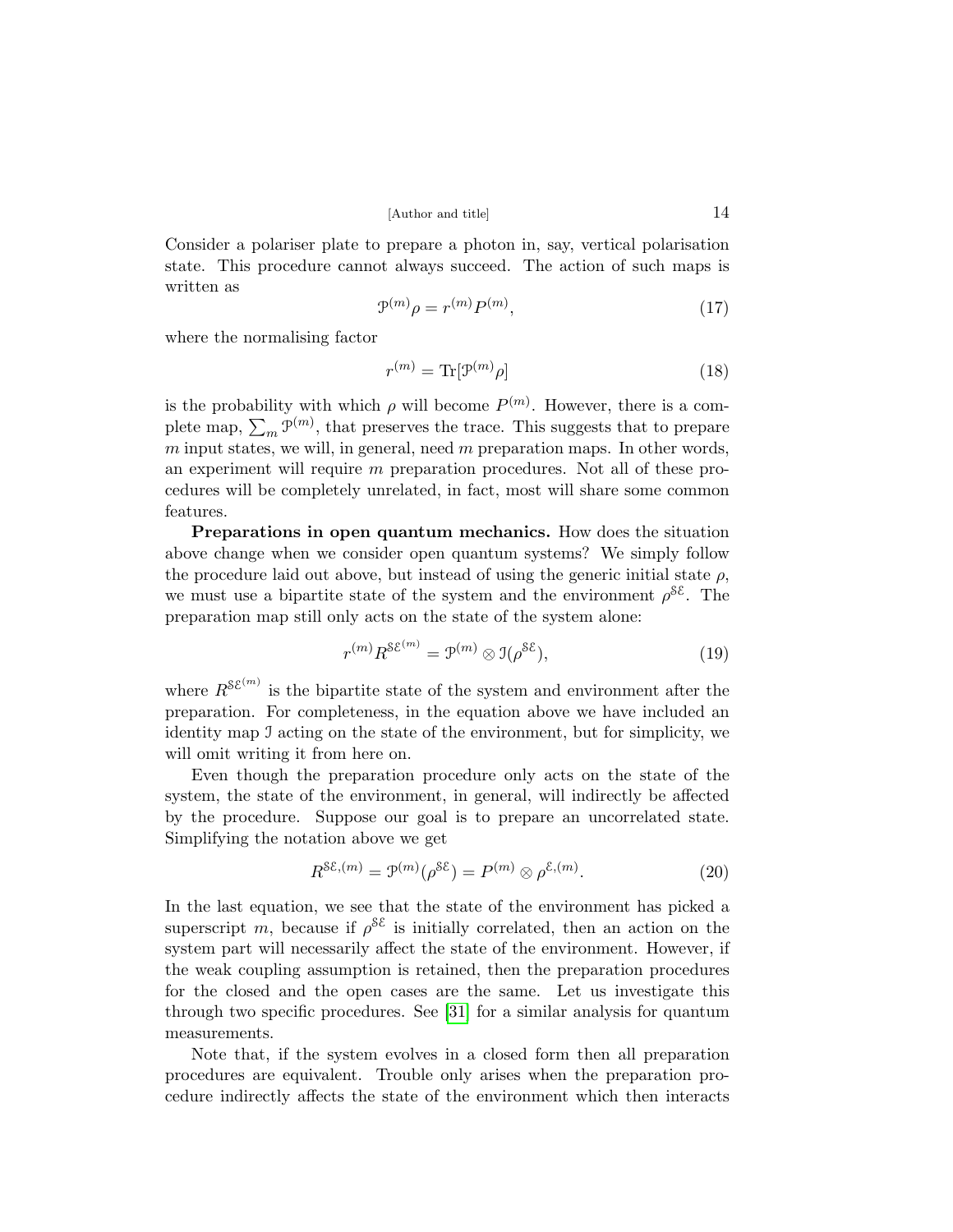with the system. Additionally, even though we will only use the results here in analysing quantum process tomography procedures, they apply to any quantum experiment that interacts with an environment. With these ideas, Sudarshan and I wrote a paper showing that when one accounts for preparation of initial state in a quantum process tomography experiment one can come across not-completely positive maps [\[48\]](#page-18-10) due to inconsistencies in preparation procedures when there are initial correlations present.

#### 4.2. Superchannel

As we saw above that the additional step of preparation leads to complications for quantum process tomography experiments. At the same time, this step cannot be avoided for systems initially correlated with the environment. A way around was proposed by Aik-Meng Kuah, another PhD student in the group [\[37\]](#page-18-11). He found a complicated, yet elegant, process tomography procedure for a single qubit initially with its environment. The caveat was that the initial preparation had to be projective.

Soon after, I realised that there is a more general way describe dynamics due to initial correlations [\[43,](#page-18-12) [45\]](#page-18-13). Let us try to attack this problem directly by writing down the equation for the process, including the preparation:

$$
Q^{(m)} = \frac{1}{r^{(m)}} \text{Tr}_{\mathcal{E}}[U \mathcal{P}^{(m)} \rho^{\mathcal{SE}} U^{\dagger}]. \tag{21}
$$

In terms of matrix indices we have

$$
Q_{rs}^{(m)} = \frac{1}{r^{(m)}} \sum_{\epsilon} U_{r\epsilon;r'\alpha} \mathcal{P}_{r'r'';s's''}^{(m)} \rho_{r''\alpha;s''\beta}^{\mathcal{S}\mathcal{E}} U_{s\epsilon;s'\beta}^*,
$$
 (22)

where the sum over  $\epsilon$  denotes the trace with respect to the environment. We are interested in the reduced dynamics of the system states; not so much in the details of the preparations. Since the preparation map only acts on the system, the trace with the environment has no effect on it. Thus, we can just pull the preparation map out of the trace,

<span id="page-14-0"></span>
$$
Q_{rs}^{(m)} = \frac{1}{r^{(m)}} \mathcal{P}_{r'r'';s's''}^{(m)} \sum_{\epsilon} U_{r\epsilon;r'\alpha} \rho_{r''\alpha;s''\beta}^{\mathcal{S}\mathcal{E}} U_{s\epsilon;s'\beta}
$$

$$
= \frac{1}{r^{(m)}} \mathcal{M}_{r'r'';s''s'}^{(rs)} \mathcal{P}_{r'r'';s's''}^{(m)}.
$$
(23)

In the last equation, the matrix  $M$  is defined as:

$$
\mathcal{M}_{r'r'';s''s'}^{(rs)} = \sum_{\epsilon} U_{r\epsilon,r'\alpha} \rho^{\delta \mathcal{E}}_{r''\alpha,s''\beta} U_{s\epsilon,s'\beta}^*.
$$
\n(24)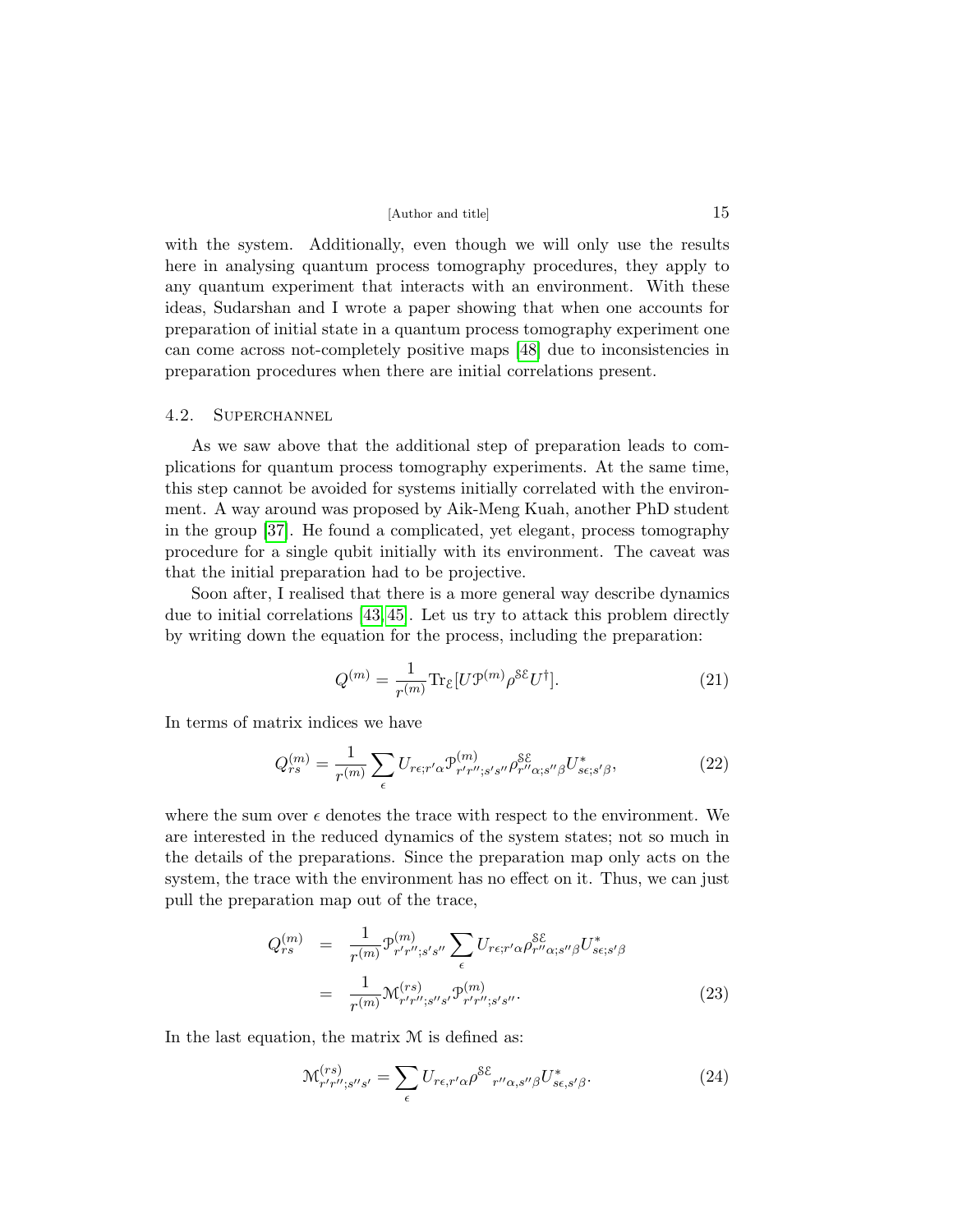Note that in Eq. [23](#page-14-0) the superscript indices on M match the elements on the left hand side of the equation, while the subscript indices are summed on the right hand side of the equation.

The output state,  $Q^{(m)}$ , is given by the matrix M acting generally on the preparation of the input state,  $\mathcal{P}^{(m)}$ . Therefore, matrix M fully describes the process before any preparation is made. M contains both U and  $\rho^{\delta \mathcal{E}}$ ; however knowing M is not sufficient to determine U and  $\rho^{\delta \mathcal{E}}$ . As expected, it should not be possible to determine U and  $\rho^{\delta \mathcal{E}}$  through measurements and preparations on the system alone without access to the environment. Conversely, M contains all information necessary to fully determine the output state for any prepared state.

I was then able to prove some nice properties for M. Namely, trace preservation, Hermiticity, and complete positivity of M-map. Indeed, this shows that the dynamics of initially correlated systems are also completely positive! I couldn't have done this without learning to manipulate indices, a trick I learnt from Sudarshan. This construction is operationally meaningful, which is a plus on the attempts to use not-completely positive maps to describe such dynamics. It's worth mentioning that the way this method gets around the theorem due to Pechukas [\[50\]](#page-18-5) is it no longer treats the initial state input of the problem. This is sensible because if want to vary the initial state we have to apply a preparation procedure. Then why not simply treat the preparation procedure as the input of the map! Interestingly, Alicki, in his response to Pechukas almost had this construction [\[2\]](#page-16-4).

#### 4.3. Process Tensor and Higher Order Maps

In my PhD thesis map M was called the dynamical M-map or just Mmap for short. Later, it was experimentally tested and reported in Ref. [\[54\]](#page-19-13), where it was dubbed as the *superchannel*. Superchannel is a type of higherorder map and a close cousin of the supermap [\[7\]](#page-16-5), which was invented around the same time as the superchannel. I did not know this at the time. There were other inventions [\[6,](#page-16-6)[8\]](#page-16-7) that I also was not aware of, but they too became critical for describing non-Markovian quantum processes.

That is, generalising the superchannel to multi-time steps naturally leads to a complete theory of non-Markovian quantum processes [\[12,](#page-17-16) [52\]](#page-19-14), which is called the process tensor framework. We've learnt since then that these ideas were explored long ago by Lindblad [\[34\]](#page-18-14), Accardi et al. [\[1\]](#page-16-8), and by Kretschmann and Werner [\[30\]](#page-17-17) more recently, see here [\[38\]](#page-18-15) for a mini-review.

Nevertheless, this way of looking at quantum processes naturally resolves the ambiguity of what makes a quantum processes Markovian [\[35\]](#page-18-16) and when the memory is quantum [\[18\]](#page-17-18). It leads to a unifying framework for spatio-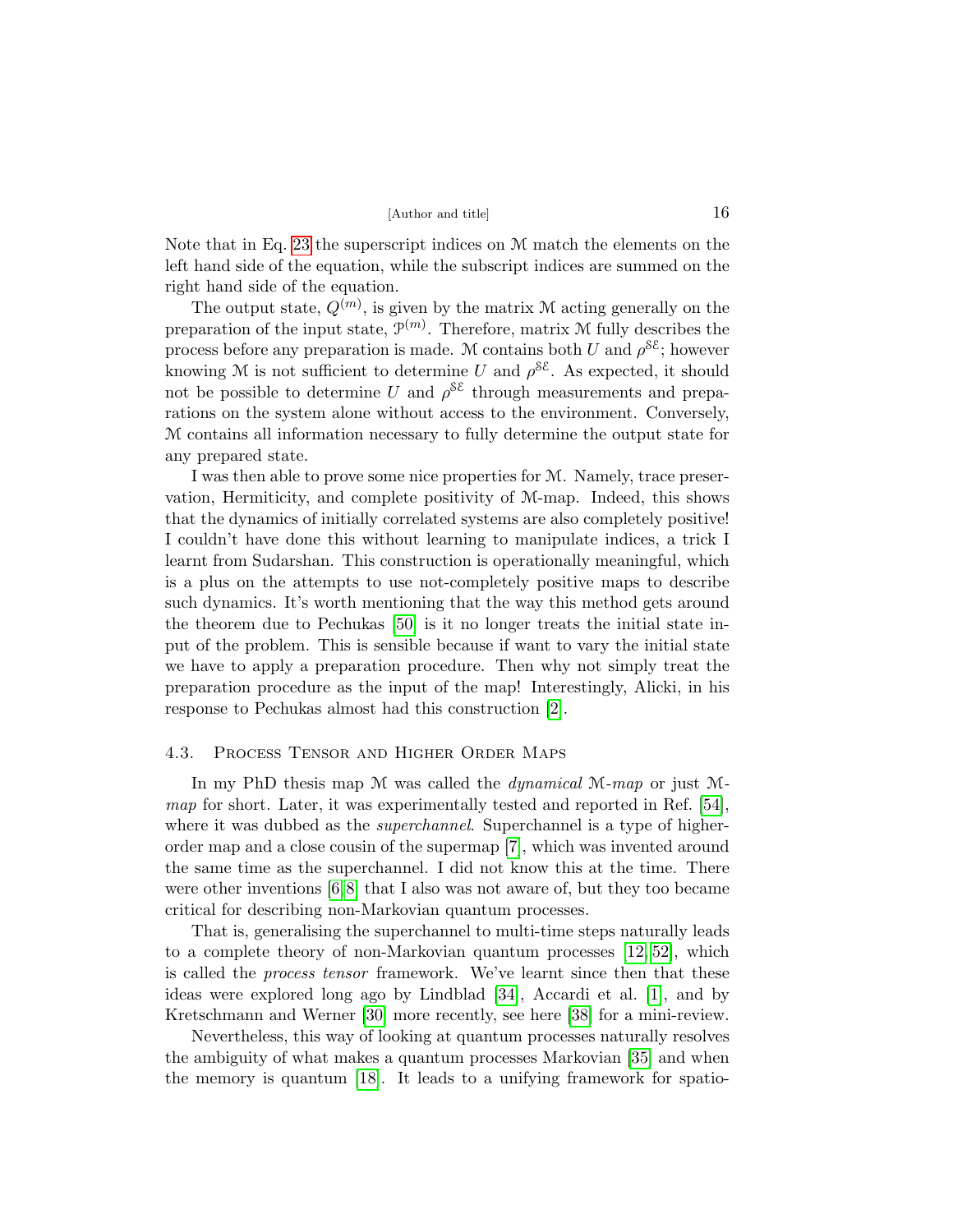temporal correlation [\[11,](#page-17-19) [39\]](#page-18-17), where a space-time version of the Born rule appears [\[62\]](#page-19-15). Later we also generalised Kuah's idea [\[37\]](#page-18-11) to fit restricted control process tensor [\[41\]](#page-18-18). These ideas allow us to study the structure of memory in quantum processes [\[40,](#page-18-19) [53,](#page-19-16) [66,](#page-19-17) [67\]](#page-19-18), and quantitatively relate it the memory-kernel master equations [\[51\]](#page-19-19). Lastly, we are now able to go back to the foundational question that Sudarshan cared about: why is nature so Markovian [\[15\]](#page-17-20).

#### 5. Conclusions

I learnt a lot in my years as a PhD student under George Sudarshan. In recent years we had not kept much contact. Last time I met him was in Torun for the Symposium honouring 40 years of Gorini-Kossakowski-Sudarshan-Lindblad master equation. He gave a great talk there remembering the old times. However, it was tough to talk to him about research. I would have really like to hear his views on the process tensor formalism and the many things we've done with it in the last few years. I remember his remark after reading my thesis chapter on the superchannel. He found a great deal of clarity in it. Though at the time I didn't know what to do with it. It took another five years before I realise the potential it carried. There is still a lot to do, and I feel that I got an extra boost by learning from Sudarshan.

# Bibliography

- <span id="page-16-8"></span>1. L. Accardi, A. Frigerio, and J. T. Lewis. Quantum stochastic processes. Publ. Rest. Inst. Math. Sci., 18:97–133, 1982.
- <span id="page-16-4"></span>2. Robert Alicki. Comment on "Reduced dynamics need not be completely positive". Phys. Rev. Lett., 75(16):3020, Oct 1995.
- <span id="page-16-3"></span>3. J. B. Altepeter, D. Branning, E. Jeffrey, T. C. Wei, P. G. Kwiat, R. T. Thew, J. L. O'Brien, M. A. Nielsen, and A. G. White. Ancilla-assisted quantum process tomography. Phys. Rev. Lett., 90(19):193601, May 2003.
- <span id="page-16-1"></span>4. C. F. Bharucha, K. W. Madison, P. R. Morrow, S. R. Wilkinson, Bala Sundaram, and M. G. Raizen. Observation of atomic tunneling from an accelerating optical potential. Phys. Rev. A, 55(2):R857–R860, Feb 1997.
- <span id="page-16-2"></span>5. H. Carteret, Daniel R. Terno, and K. Życkowski. Physical accessibility of noncompletely positive maps. Phys. Rev. A, 77:042113, 2008.
- <span id="page-16-6"></span>6. G. Chiribella, G. M. D'Ariano, and P. Perinotti. Quantum Circuit Architecture. Phys. Rev. Lett., 101(6):060401, August 2008.
- <span id="page-16-5"></span>7. G. Chiribella, G. M. D'Ariano, and P. Perinotti. Transforming quantum operations: Quantum supermaps. Europhys. Lett., 83(3):30004, 2008.
- <span id="page-16-7"></span>8. Giulio Chiribella, Giacomo Mauro D'Ariano, and Paolo Perinotti. Theoretical framework for quantum networks. Phys. Rev. A, 80(2):022339, August 2009.
- <span id="page-16-0"></span>9. C. B. Chiu, E. C. G. Sudarshan, and B. Misra. Time evolution of unstable quantum states and a resolution of zeno's paradox. Phys. Rev. D, 16(2):520–529, Jul 1977.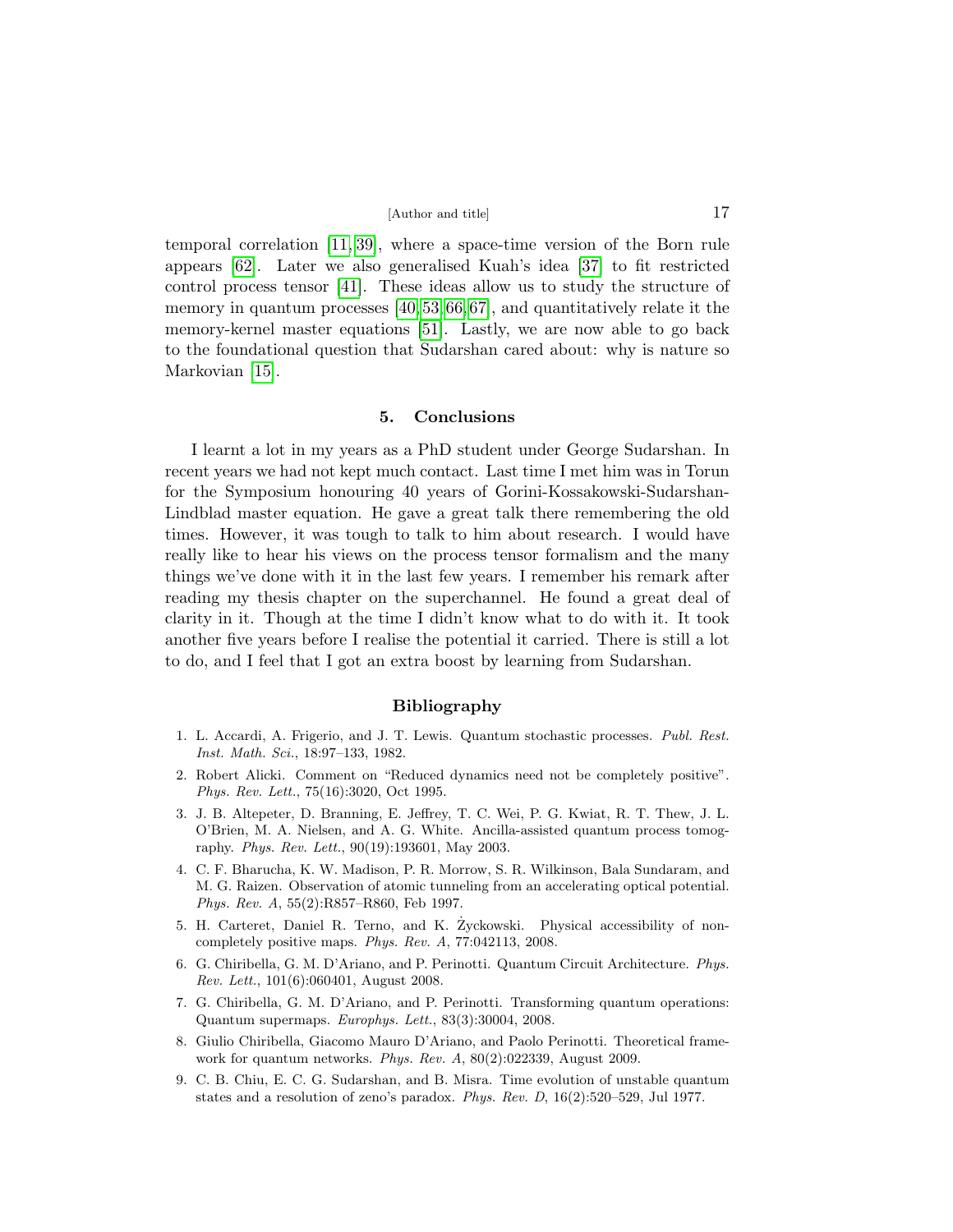- <span id="page-17-12"></span>10. Dariusz Chruscinski and Saverio Pascazio. A brief history of the gkls equation. Open Syst. Inf. Dyn., 24:1740001, 2017.
- <span id="page-17-19"></span>11. Fabio Costa, Martin Ringbauer, Michael E. Goggin, Andrew G. White, and Alessandro Fedrizzi. Unifying framework for spatial and temporal quantum correlations. Phys. Rev. A, 98:012328, Jul 2018.
- <span id="page-17-16"></span>12. Fabio Costa and Sally Shrapnel. Quantum causal modelling. New J. Phys., 18(6):063032, 2016.
- <span id="page-17-9"></span>13. E. B. Davies and J. T. Lewis. An operational approach to quantum probability. Comm. Math. Phys., 17, 1970.
- <span id="page-17-2"></span>14. P. Facchi, H. Nakazato, and S. Pascazio. From the quantum zeno to the inverse quantum zeno effect. Phys. Rev. Lett., 86(13):2699–2703, Mar 2001.
- <span id="page-17-20"></span>15. Pedro Figueroa-Romero, Kavan Modi, and Felix A. Pollock. Almost Markovian processes from closed dynamics. Quantum, 3:136, April 2019.
- <span id="page-17-0"></span>16. M. C. Fischer, B. Gutiérrez-Medina, and M. G. Raizen. Observation of the quantum zeno and anti-zeno effects in an unstable system. Phys. Rev. Lett., 87(4):040402, Jul 2001.
- <span id="page-17-5"></span>17. K. Friedrichs. On the perturbation of continuous spectra. Commun. Pure Appl. Math., 1:361, 1948.
- <span id="page-17-18"></span>18. Christina Giarmatzi and Fabio Costa. Witnessing quantum memory in non-markovian processes. arXiv:1811.03722, 2018.
- <span id="page-17-7"></span>19. Roy J. Glauber. Coherent and incoherent states of the radiation field. Phys. Rev., 131:2766–2788, Sep 1963.
- <span id="page-17-6"></span>20. Roy J. Glauber. Photon correlations. Phys. Rev. Lett., 10:84–86, Feb 1963.
- <span id="page-17-8"></span>21. Roy J. Glauber. Nobel lecture., 2005.
- <span id="page-17-11"></span>22. V. Gorini, A. Kossakowski, and E. C. G. Sudarshan. Completely positive dynamical semigroups of N-level systems. J. Math. Phys., 17:821, 1976.
- <span id="page-17-15"></span>23. M. Howard, J. Twamley, C. Wittmann, T. Gaebel, F. Jelezko, and J. Wrachtrup. Quantum process tomography and lindblad estimation of a solid-state qubit. New J. Phys., 8:33, 2006.
- <span id="page-17-1"></span>24. Wayne M. Itano, D. J. Heinzen, J. J. Bollinger, and D. J. Wineland. Quantum zeno effect. Phys. Rev. A, 41(5):2295–2300, Mar 1990.
- <span id="page-17-13"></span>25. T F. Jordan, A. Shaji, and E C G. Sudarshan. Mapping the schrödinger picture of open quantum dynamics. Phys. Rev. A, 73:12106, 2006.
- <span id="page-17-14"></span>26. Thomas F. Jordan, Anil Shaji, and E. C. G. Sudarshan. Dynamics of initially entangled open quantum systems. Phys. Rev.  $A$ , 70(5):052110, 2004.
- <span id="page-17-3"></span>27. B. Kaulakys and V. Gontis. Quantum anti-zeno effect. Phys. Rev. A, 56(2):1131–1137, Aug 1997.
- <span id="page-17-4"></span>28. A. G. Kofman and G. Kurizki. Acceleration of quantum decay processes by frequent observations. Nature, 405:546, 2000.
- <span id="page-17-10"></span>29. Karl Kraus. States, effects, and operations: fundamental notions of quantum theory, volume Lectures in mathematical physics at the University of Texas at Austin (Edited by Arno Böhm, John D. Dollard, W. H. Wootters). Springer-Verlag, 1983.
- <span id="page-17-17"></span>30. Dennis Kretschmann and Reinhard F. Werner. Quantum channels with memory. Phys. Rev. A, 72(6):062323, December 2005.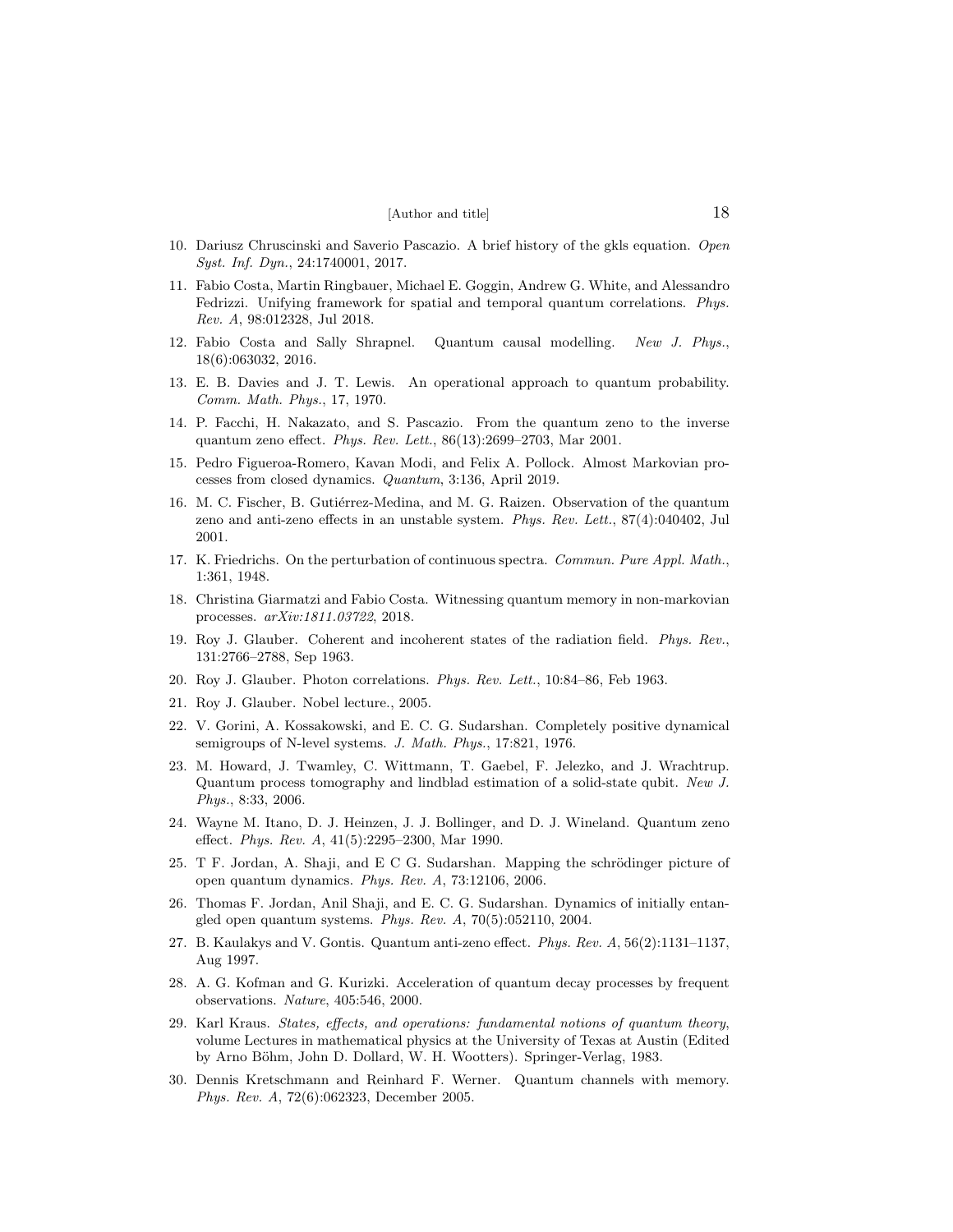- <span id="page-18-9"></span>31. A. Kuah and E. C. G. Sudarshan. Dynamical maps and measurements.  $arXiv:quant$ ph/0209083v1, 2002.
- <span id="page-18-2"></span>32. T. D. Lee. Some special examples in renormalizable field theory. Phys. Rev., 95(5):1329–1334, Sep 1954.
- <span id="page-18-3"></span>33. Göran Lindblad. Completely positive maps and entropy inequalities. Comm. Math. Phys., 40(2):147–151, Jun 1975.
- <span id="page-18-14"></span>34. Göran Lindblad. Non-Markovian quantum stochastic processes and their entropy. Comm. Math. Phys., 65(3):281–294, October 1979.
- <span id="page-18-16"></span>35. I. A. Luchnikov, S. V. Vintskevich, H. Ouerdane, and S. N. Filippov. Simulation complexity of open quantum dynamics: Connection with tensor networks. Phys. Rev. Lett., 122:160401, Apr 2019.
- <span id="page-18-4"></span>36. Laura Mazzola, Kavan Rodríguez-Rosario, César A.and Modi, and Mauro Paternostro. Dynamical role of system-environment correlations in non-Markovian dynamics. Phys. Rev. A, 86(1):010102, 2012.
- <span id="page-18-11"></span>37. Aik meng Kuah, Kavan Modi, Cesar A. Rodriguez-Rosario, and E. C. G. Sudarshan. How state preparation can affect a quantum experiment: Quantum process tomography for open systems. Phys. Rev. A, 76(4):042113, 2007.
- <span id="page-18-15"></span>38. S. Milz, F. A. Pollock, and K. Modi. An Introduction to Operational Quantum Dynamics. Open Syst. Inf. Dyn., 24:1740016, 2017.
- <span id="page-18-17"></span>39. S. Milz, F. Sakuldee, F. A. Pollock, and K. Modi. Kolmogorov extension theorem for (quantum) causal modelling and general probabilistic theories. arXiv:1712.02589, 2017.
- <span id="page-18-19"></span>40. Simon Milz, M. S. Kim, Felix A. Pollock, and Kavan Modi. Completely positive divisibility does not mean markovianity. Phys. Rev. Lett., 123:040401, Jul 2019.
- <span id="page-18-18"></span>41. Simon Milz, Felix A. Pollock, and Kavan Modi. Reconstructing non-markovian quantum dynamics with limited control. Phys. Rev. A, 98:012108, Jul 2018.
- <span id="page-18-0"></span>42. B. Misra and E. C. G. Sudarshan. The zeno's paradox in quantum theory. J. Math Phys., 18:756, 1977.
- <span id="page-18-12"></span>43. K. Modi. A theoretical analysis of experimental open quantum dynamics. PhD thesis, The University of Texas at Austin, 2008.
- <span id="page-18-8"></span>44. Kavan Modi. Preparation of States in Open Quantum Mechanics. Open Syst. Inf. Dyn., 18(03):253–260, September 2011.
- <span id="page-18-13"></span>45. Kavan Modi. Operational approach to open dynamics and quantifying initial correlations. Sci. Rep., 2:581, August 2012.
- <span id="page-18-6"></span>46. Kavan Modi, César A. Rodríguez-Rosario, and Alán Aspuru-Guzik. Positivity in the presence of initial system-environment correlation. Phys. Rev. A, 86(6):064102, 2012.
- <span id="page-18-1"></span>47. Kavan Modi and Anil Shaji. Quantum zeno and anti-zeno effects in an unstable system with two bound states. Phys. Lett. A, 368:215, 2007.
- <span id="page-18-10"></span>48. Kavan Modi and E. C. G. Sudarshan. Role of preparation in quantum process tomography. Phys. Rev. A, 81(5):052119, May 2010.
- <span id="page-18-7"></span>49. S. H. Myrskog, J. K. Fox, M. W. Mitchell, and A. M. Steinberg. Quantum process tomography on vibrational states of atoms in an optical lattice. Phys. Rev. A, 72(1):013615, 2005.
- <span id="page-18-5"></span>50. P. Pechukas. Reduced dynamics need not be completely positive. Phys. Rev. Lett., 73(8):1060–1062, August 1994.